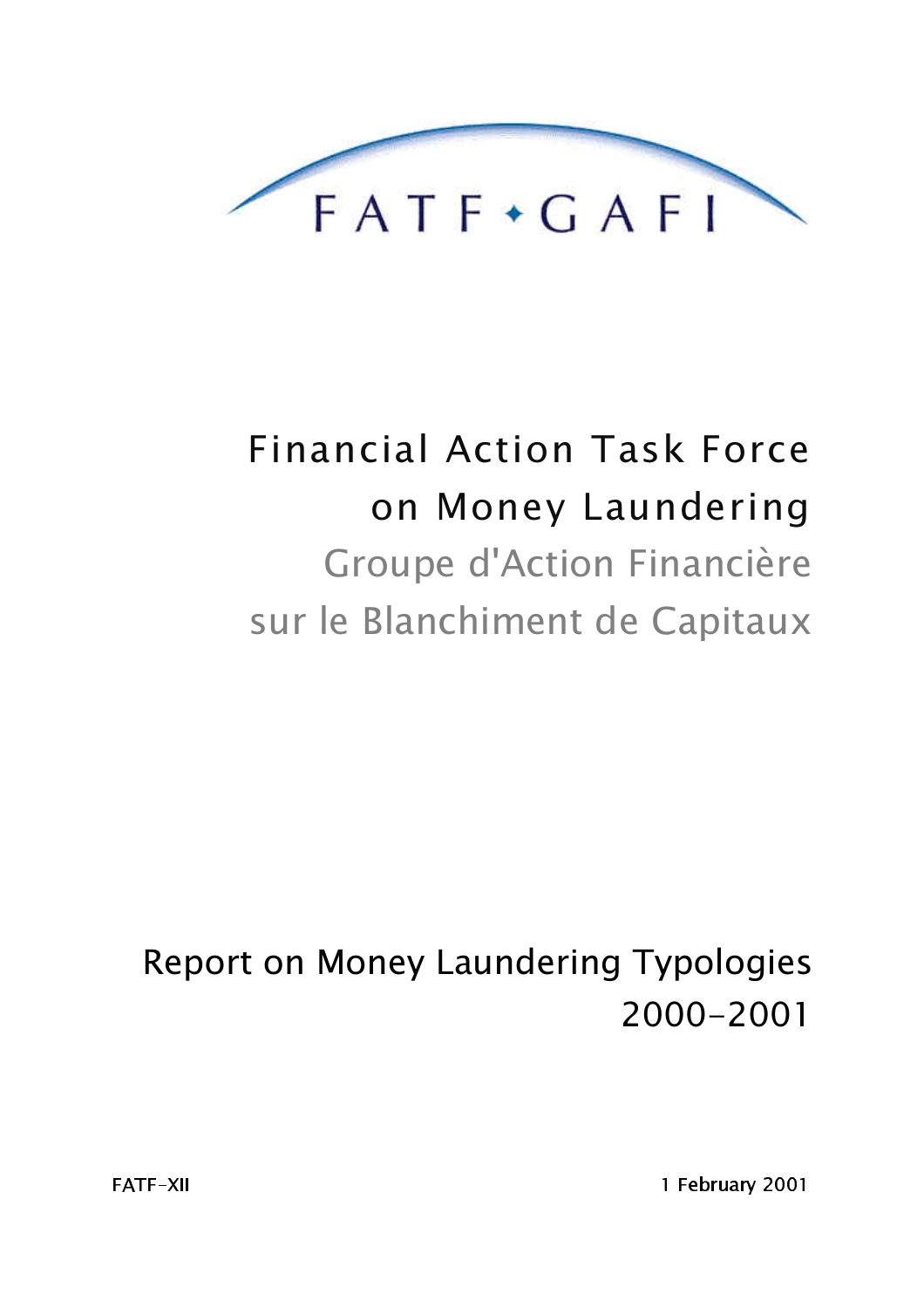All rights reserved. Requests for permission to reproduce all or part of this publication should be made to:

> FATF Secretariat, OECD 2, rue André Pascal 75775 Paris Cedex 16 **FRANCE**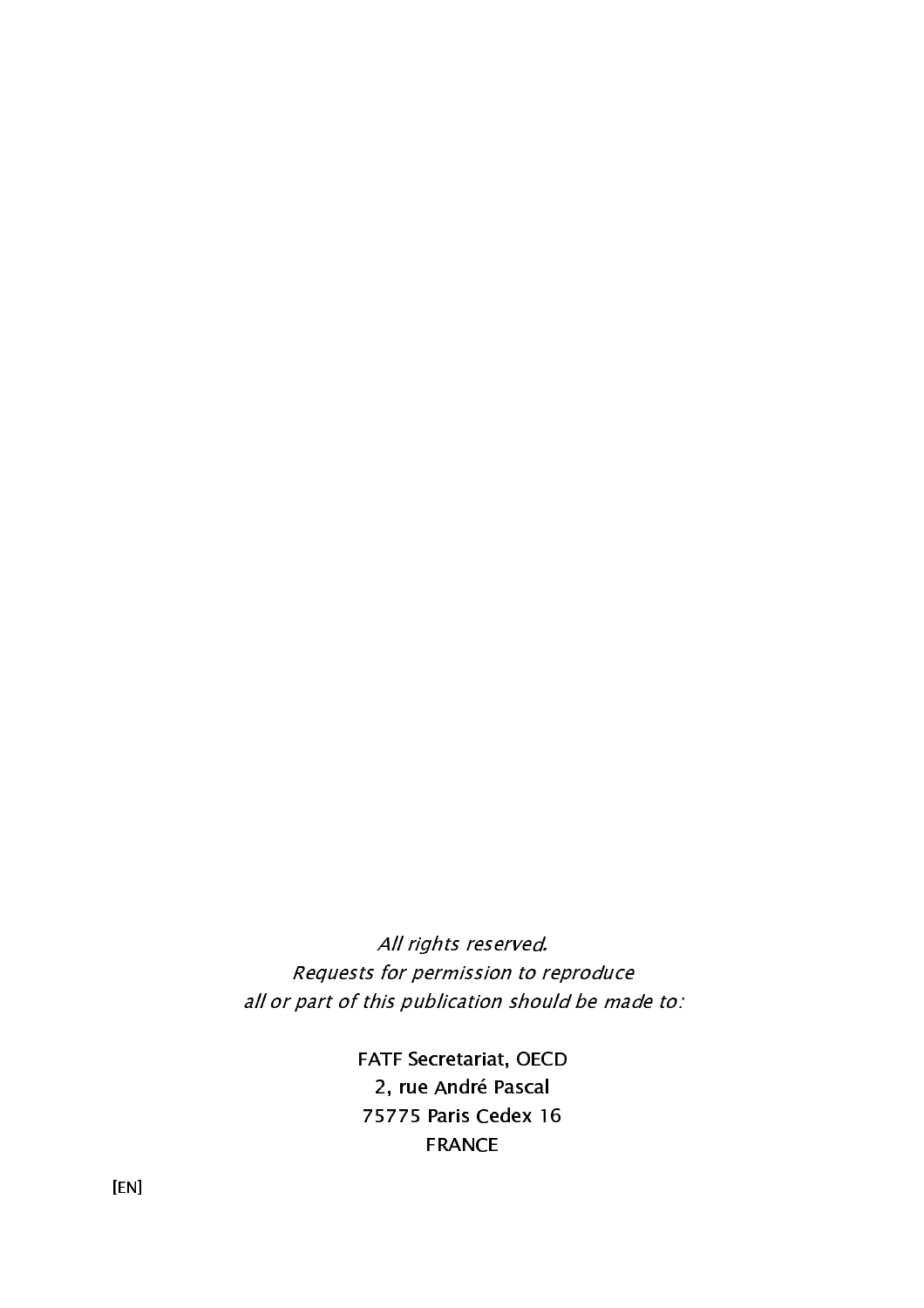# **FINANCIAL ACTION TASK FORCE ON MONEY LAUNDERING REPORT ON MONEY LAUNDERING TYPOLOGIES FOR 2000-2001**

## **I. INTRODUCTION**

1. The Financial Action Task Force on Money Laundering (FATF) held its annual meeting of experts on money laundering methods and trends on 6 to 7 December 2000. The group of experts met in Oslo, Norway, under the chairmanship of Mr. Lars Oftedal Broch, Supreme Court Judge. The group of experts included representatives from FATF members: Argentina; Australia; Austria; Belgium; Canada; Denmark; Finland; France; Germany; Greece; Hong Kong, China; Ireland; Italy; Japan; Luxembourg; Mexico; the Netherlands; Norway; Portugal; Singapore; Spain; Sweden; Switzerland; Turkey; the United Kingdom; and the United States. The FATF-style regional bodies were also represented (see below), as well as the following observer international organisations: Europol, Interpol, the International Organisation of Securities Commissions (IOSCO), the Offshore Group of Banking Supervisors (OGBS), and the World Customs Organisation (WCO).

2. This was the second year that FATF-style regional bodies were invited to send experts from their member countries to this forum. Also in attendance therefore were representatives from: the Republic of Korea and Pakistan (member countries of the Asia Pacific Group on Money Laundering); the Bahamas and Panama (member countries of the Caribbean Financial Action Task Force); Bulgaria, Latvia, Liechtenstein, Romania, Slovenia and Ukraine (member countries of the Council of Europe Select Committee of Experts on the Evaluation of Anti-Money Laundering Measures [PC-R-EV Committee]); and Namibia and Tanzania (members of the newly formed Eastern and Southern Africa Anti-Money Laundering Group [ESAAMLG]).

3. The FATF typologies exercise provides a venue for law enforcement and regulatory experts to identify and describe current money laundering methods and trends, emerging vulnerabilities, and potential counter-measures. The discussions at the Oslo meeting were preceded by presentations and debates on a series of major money laundering issues agreed upon beforehand by the FATF Plenary. The primary focus of this exercise, as it is each year, was on developments in and observed by FATF member jurisdictions. However, given the increased participation of countries from outside the FATF, the experts also devoted part of the meeting to hearing presentations on the trends in other regions of the world.

4. As in previous typologies exercises, delegations and invited experts submitted written material to serve as the starting point for debate and to provide supplemental information for the report. This document is the report of the FATF-XII exercise on money laundering typologies and reflects, therefore, the ideas discussed at the experts meeting and incorporates other material as submitted by each participating country or organisation. The report is divided into two parts. The first part deals with the five major issues examined by the experts group. These include: on-line banking and Internet casinos; trusts, other non-corporate vehicles and money laundering; lawyers / notaries, accountants and other professionals; the role of cash vs. other payment methods in money laundering schemes; and terrorist related money laundering. The second part of the report focuses first on money laundering trends as they have been observed in FATF member countries and second on trends for other regions of the world. In an effort to make this report more relevant to the reader and to illustrate better some of the issues confronting authorities responsible for combating money laundering, case examples have been provided throughout the text.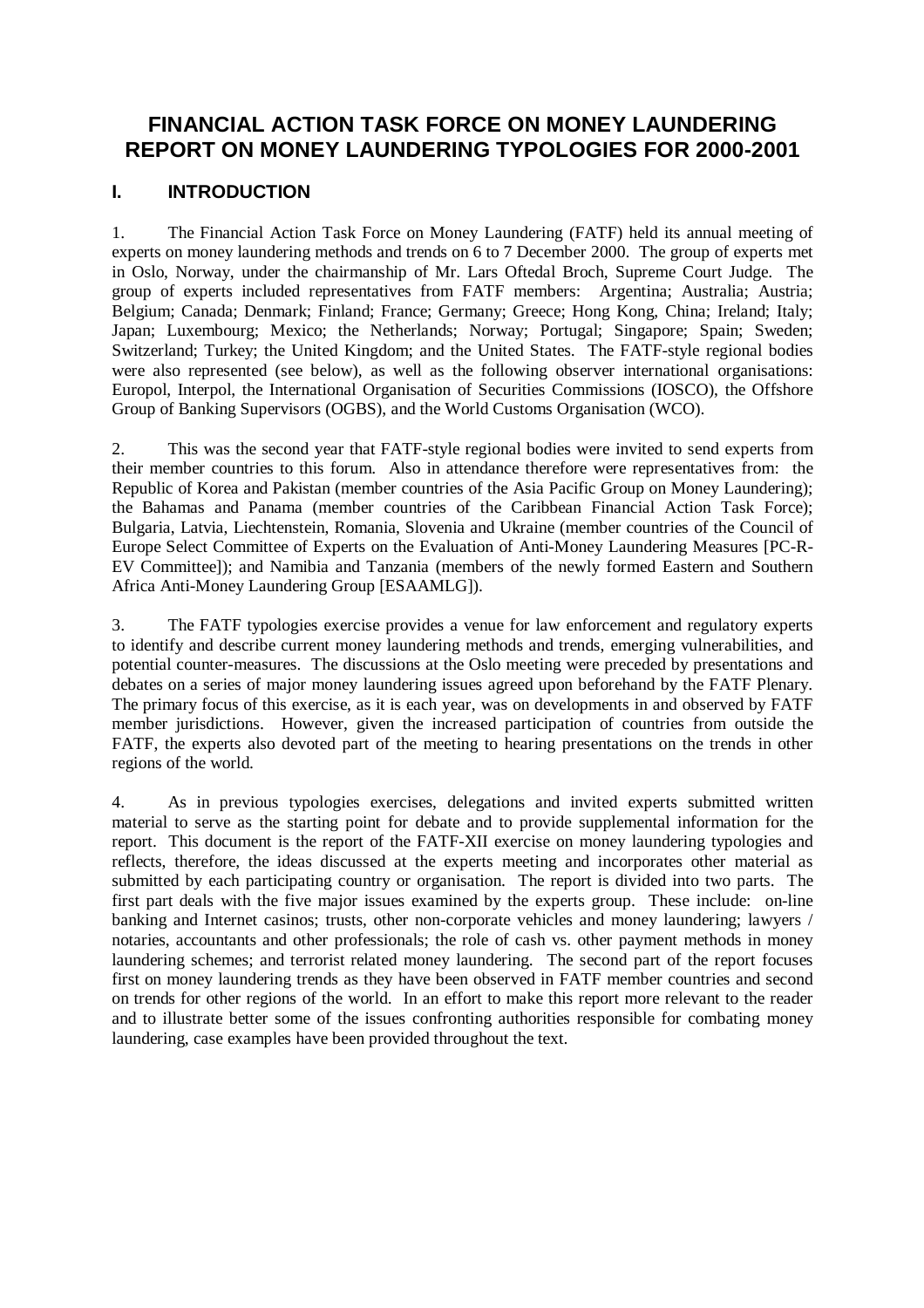# **II. MAJOR MONEY LAUNDERING ISSUES**

## $(i)$  On-Line Banking<sup>1</sup> and Internet Casinos

## *a. General*

5. When the FATF examined on-line banking during last year's typologies exercise, most experts, along with their national delegations, expressed serious concern about the vulnerabilities that the Internet might offer for money laundering. Concrete indicators for such use by criminals were not available at that time, however, and practical countermeasures had not been fully developed. For these reasons, the FATF decided to address the on-line banking issue again during the FATF-XII typologies exercise and to expand consideration of web-based laundering to other areas including gambling through the Internet.

## *b. Use of web-based financial services for money laundering*

6. During the past year, the number of financial institutions offering on-line banking facilities has continued to grow. Virtually all FATF members now report a presence, if not an increased one, of financial services<sup>2</sup> offered in their jurisdictions through the Internet. The range of services available also appears to be growing – along with the acceptance and usage of electronic payment systems by the general public. However, these trends vary from one jurisdiction to another. In Hong Kong, China, for example, cash payments are the norm, and, although banks offer on-line banking services, the public currently favours the use of automated teller machines (ATMs) or direct contact with the financial institutions. In Finland on the other hand, almost half of the population has access to Internet, and some 85% of retail payment orders are transmitted to banks electronically.

7. The discussions on on-line banking during the FATF-XII typologies exercise reinforced many of the concerns raised during last year's exercise. Transactions performed by access to financial services through the Internet do not appear to present specific risks for money laundering in and of themselves. Rather, it is three characteristics of the Internet that together tend to aggravate certain "conventional" money laundering risks: (1) the ease of access through the Internet, (2) the depersonalisation of contact between the customer and the institution, and (3) the rapidity of electronic transactions. Although these factors could be considered as contributing positively to the level of efficiency and the reduction of costs of financial services, they also make customer identification and routine monitoring of accounts and transactions by financial institutions more difficult.

## *c. Implications for customer identification*

8. A potential risk exists at any first stage of the contact between a new customer and a financial institution. The financial institution must deal with certain difficulties which are essentially the same regardless of the type of account. It must verify the identity of a natural person, who may, for example, present false or forged documentation. It must establish adequate identification of legal entities when determination cannot be made of the legal existence or nature of the business. It must also verify the signature authority for any account that is opened when it is not clear whether the customer is acting on his own behalf. In the case of Internet banking, the difficulties for the financial institution are increased if the procedures for opening such an account are permitted to take place without face to face contact or without a link to an already existing traditional account.

 $\overline{a}$ 1 "On-line banking", for the purposes of this typologies exercise, focuses primarily on Internet banking, that is, banking in which the account holder accesses his or her account by means of the Internet.

The range of possible financial services available through the Internet includes direct payments, electronic funds transfers, issue of cheques, purchase of securities and opening/closing of accounts.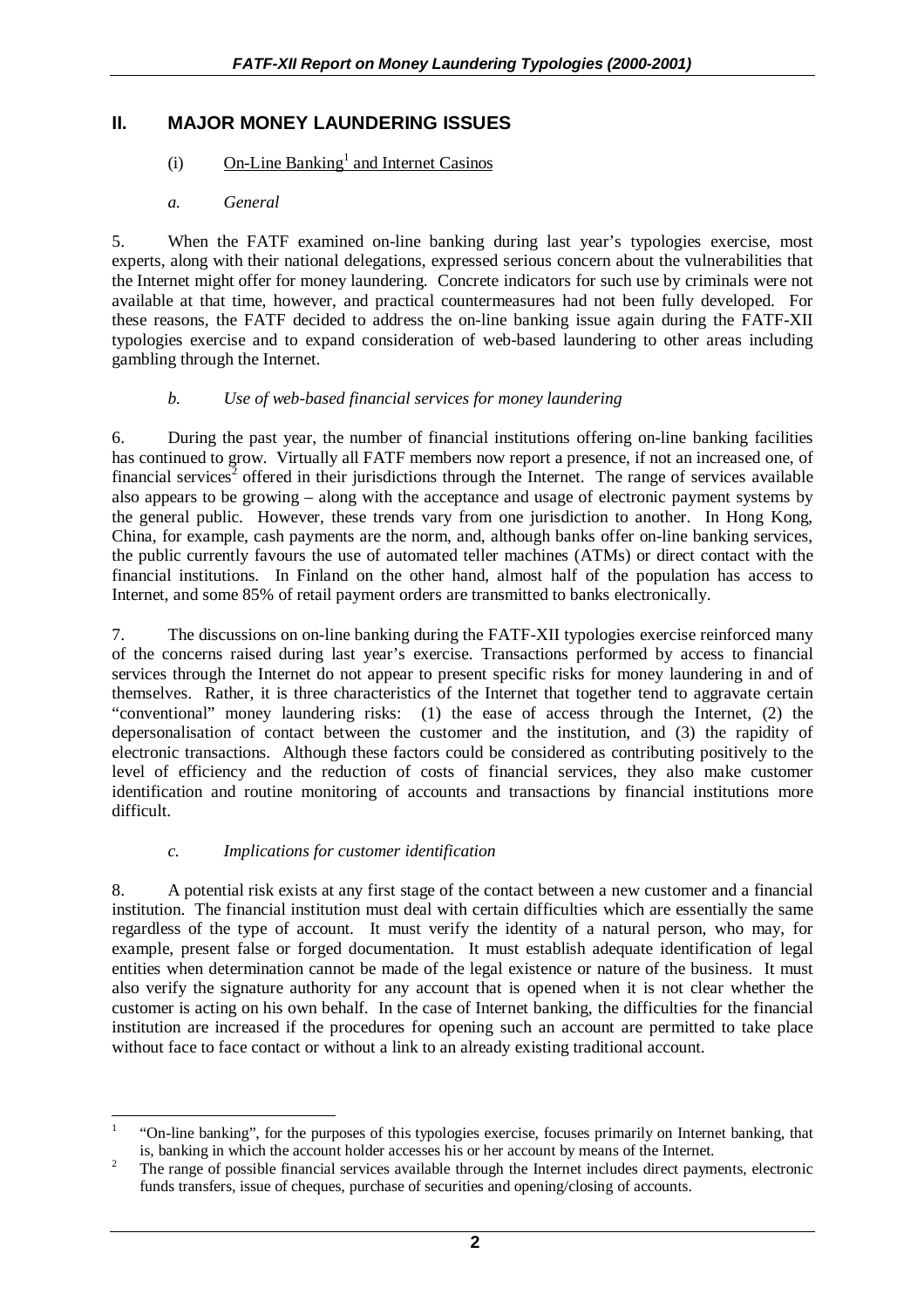## *d. Implications for Know-Your Customer policies*

9. Once the initial identification of the customer has been accomplished, it is usually assumed by the financial institution that it is the identified customer who continues to perform transactions on the account. This assumption is probably a valid one for traditional bank accounts. However, if an account is accessed through the Internet, there is no human intervention that might help to detect suspicious or unusual activity, such as instances in which individuals other than the account holder perform transactions on the account. Information on access to the account from other geographic locations – another possible indicator of unusual activity – would also not necessarily be detectable.<sup>3</sup> Furthermore, account managers may be responsible for too many accounts and therefore less able to monitor activities of individual account holders – even if ultimately equipped with monitoring software.

### *e. Jurisdictional issues*

10. Determining jurisdiction for the licensing and supervision of financial services offered through the Internet remains a concern for the FATF. Financial regulatory agencies may not be able to ensure that financial services available through the Internet within their national jurisdictions (but from servers outside the jurisdiction) follow adequate anti-money laundering procedures. From the investigative perspective, jurisdictional issues arise in determining where an on-line transaction has taken place in order to know where investigative authorities should go to seek documentary evidence of transactions linked to money laundering activity.<sup>4</sup>

11. Despite the very real concern expressed by the FATF experts and delegations as to potential vulnerabilities to money laundering mentioned above, the experts were not yet able to provide case examples of money laundering through on-line banking. The lack of such evidence, however, was not considered a sign that laundering is not taking place through on-line connections. Rather, some experts believe that adequate means of detecting this type of laundering activity have not yet been fully developed. Moreover, since last year, a few FATF jurisdictions have become aware of laundering activities that have used other types of web-based activities as a cover (see the discussion below).

## *f. Other ways of using the Internet to facilitate money laundering*

12. During last year's typologies meeting, the experts were not able to put forward any concrete examples of money laundering through the Internet; however, they were able to describe numerous instances in which various types of fraud had be committed by this means. For the FATF-XII meeting, some jurisdictions were able to present cases in which laundering is believed to have taken place using virtually the same methods found in some of the previously examined fraud cases. In both types of cases, it appears that the perpetrators take advantage of the near anonymity that can sometimes be achieved through Internet communication on the Internet, as well as the difficulty in following the path of communication links from one Internet server to another.

<sup>&</sup>lt;sup>2</sup><br>3 See *FATF-XI Report on Money Laundering Typologies, 1999-2000*, for further discussion of this issue.

In this regard, a recent joint Bank of France and French Banking Commission report proposes using the logic that the Internet serves as a vehicle for accessing an account (in a similar way to accessing a bank account through the telephone). Therefore, a transaction should be considered to have taken place in the computer that includes the financial service provider's information and management system. "If the server hosting the provider's web site is not in the same location as its management system where the accounts are held, then the latter could be considered as the relevant location." – Bank of France and Banking Commission, *Internet : The Prudential Consequences*, 5 July 2000, p. 17.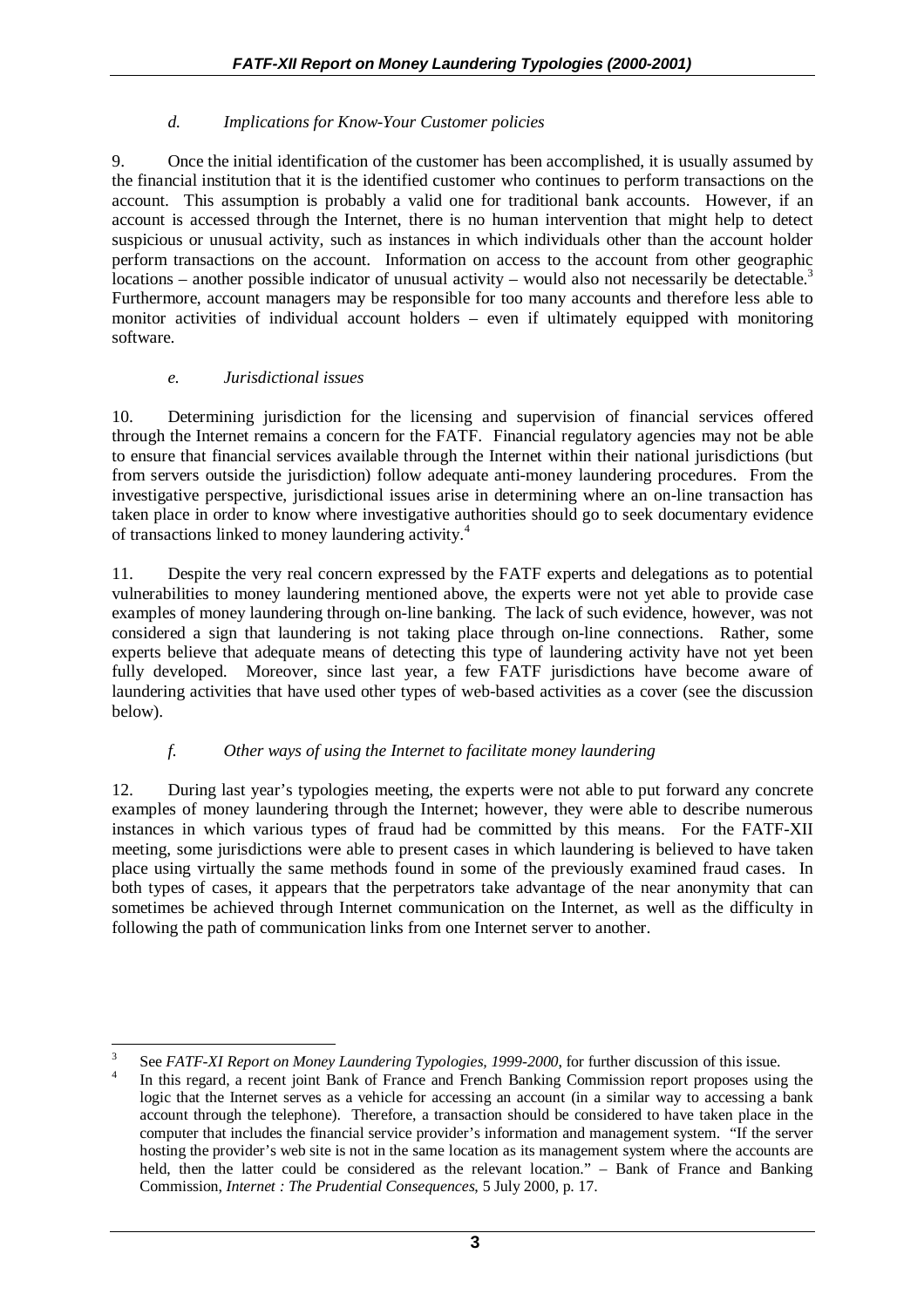## *g. Fraud or laundering?*

13. One method of money laundering through the Internet would be to establish a company offering services payable through the Internet. The launderer then "uses" those services and charges for them using credit or debit cards tied to accounts under his control (located perhaps in an offshore area) which contain criminal proceeds. The launderer's company then invoices the credit card company which, in turn, forwards the payment for the service rendered. The launderer's company may then justify these income payments for a service rendered (See Figure 1). In this example, the launderer actually controls only the invoiced accounts and the company offering services through the Internet. The credit card company, the Internet service provider, the Internet invoicing service, and even the bank from which the illegal proceeds begin this process would likely have no reason to believe there was anything suspicious about the activity, since they each only see one part of it. Indeed, this method is virtually the same as used in many fraud cases with the difference being that, in the latter, the bank accounts billed belong to innocent third parties rather than the perpetrator of the scheme (See Figure 2).

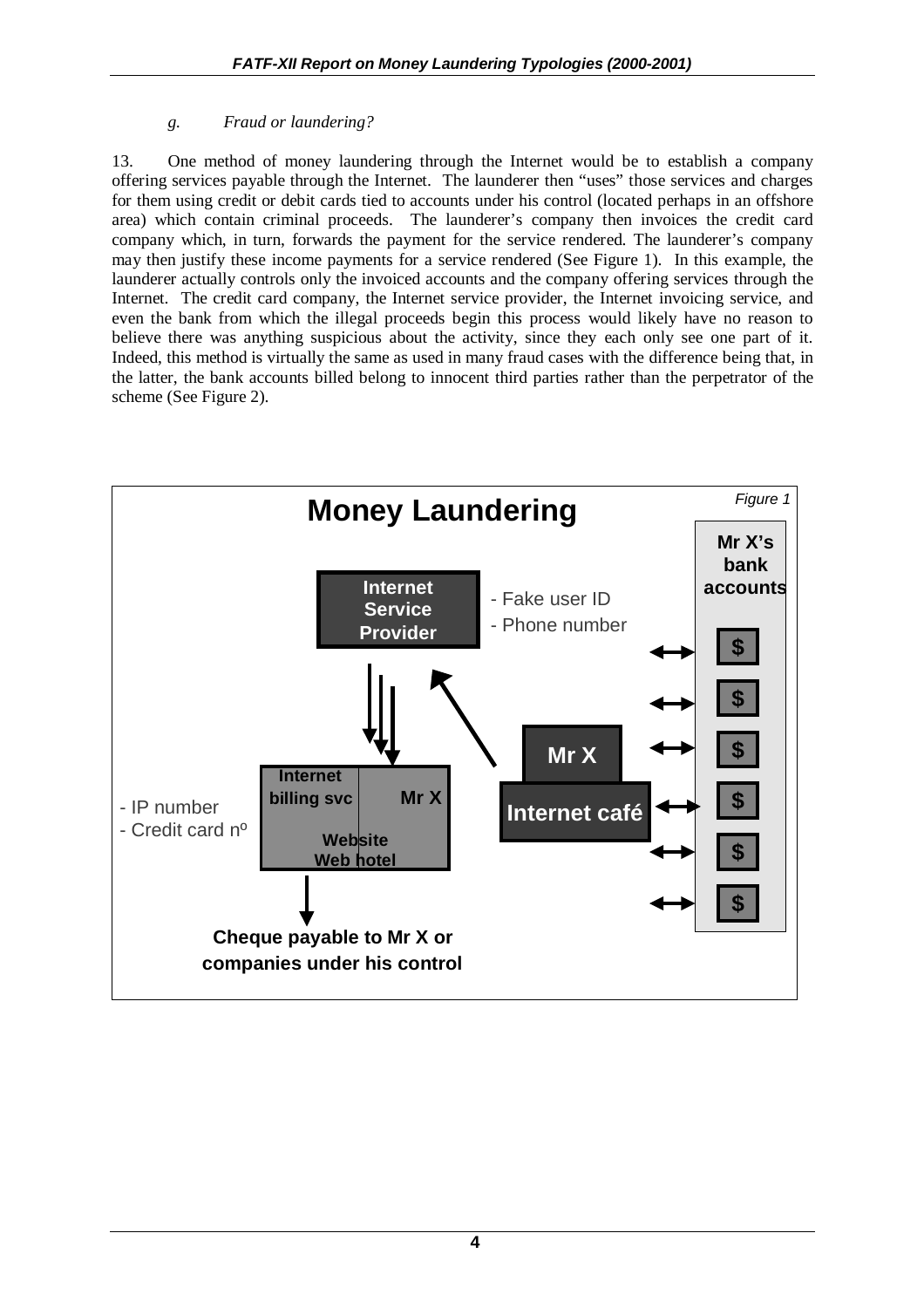

14. The problem for the investigator in dealing with such schemes is being able to follow the links between the various parts of the scheme. The launderer can easily use fictitious identities in setting up his presence on the web. If he takes advantage of the easy access to Internet services in other geographical locations so as to ensure additional distance between him and his activities, he can be sure that the lack of uniformity in maintaining on-line communication records by service providers will also work to ensure his anonymity. The fact that the various components of the scheme only see part of the picture means that it will be very difficult to determine if illegal activity is taking place without first obtaining a picture of the whole operation. In short, the criminal using the Internet takes advantage of certain inherent aspects of the system to ensure that the whole picture is not visible by the investigator. To understand this better, it is perhaps worthwhile to provide some explanation of how Internet communication is organised.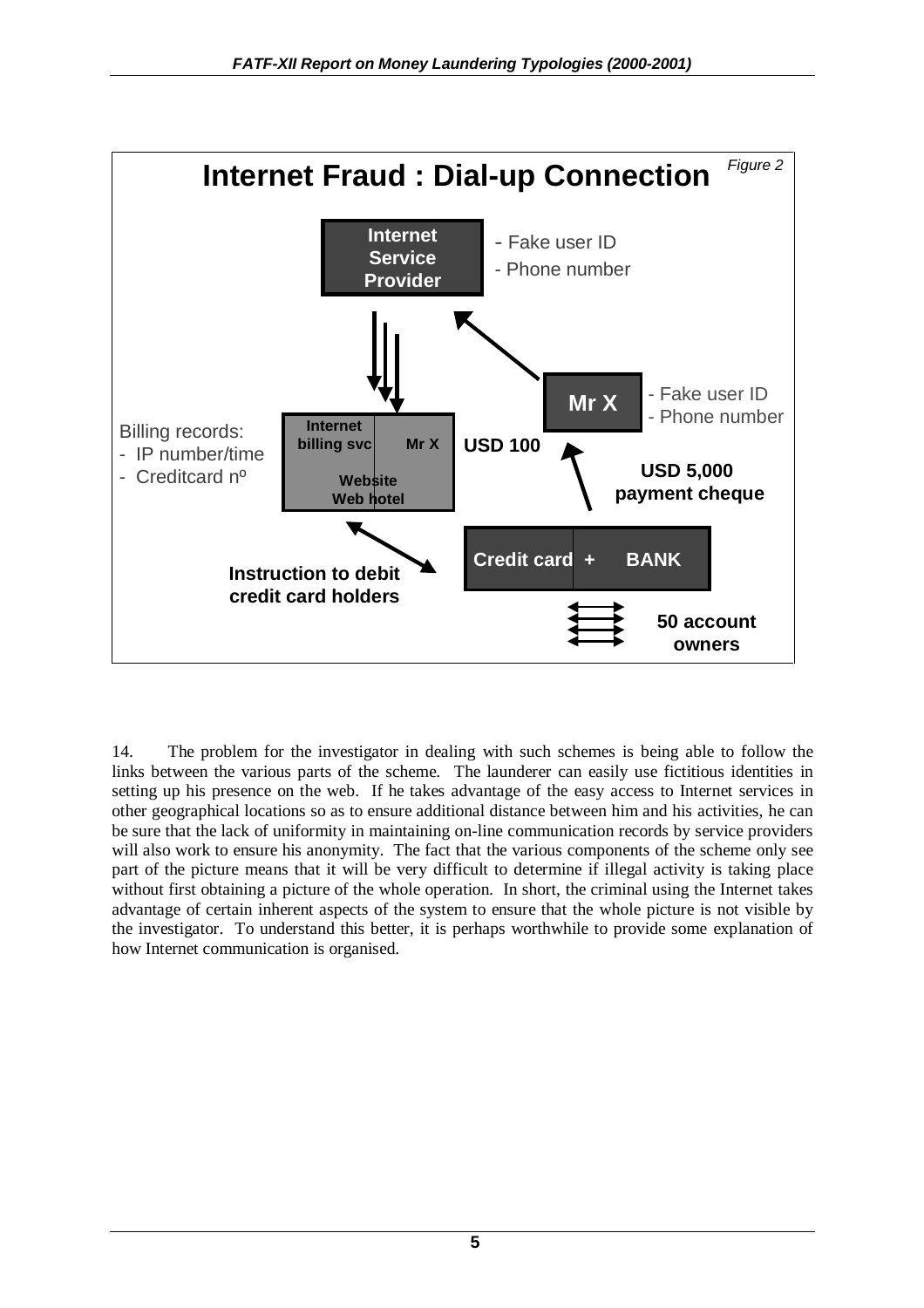## *h. The Internet communication trail*

15. All information conveyed through the Internet<sup>5</sup> passes through a series of computer servers. Each connection from a particular server should leave traces (i.e., a record of its IP number, date and time of connection, etc.) on those servers with which it communicates. This information is only available, however, if the receiving servers at each step have been set up to create "log files". If the log files exist at each step and the user sending the information has a fixed IP address, it is relatively straightforward to trace back from the addressee to the originator. In instances where the user is operating using dial-up access, his or her identity can be discovered through the log files of the ISP. However, if the log files are not maintained at any step of the way, or dial-up user (or subscriber) information is considered to be protected information, then it may be more difficult to determine the ultimate link between an illegal activity and a specific individual.

### *i. Internet gambling*

16. Given this scenario, it seems that Internet gambling might be an ideal web-based "service" to serve as a cover for a money laundering scheme through the net. There is evidence in some FATF jurisdictions that criminals are using the Internet gambling industry to commit crime and to launder the proceeds of crime. Despite attempts to deal with the potential problems of Internet gambling by regulating it, requiring licenses in order to operate, or banning such services outright, a number of concerns remain in addition to the inability to track the Internet links mentioned above. for example, transactions are primarily performed through credit cards, and the offshore placement of many Internet gambling sites makes locating and prosecuting the relevant parties more difficult if not impossible. Furthermore, gambling transactions, the records of which might be needed as evidence, are conducted at the gambling site and are software-based; this may add to the difficulty of collecting and presenting such evidence.

#### **Example 1: A "virtual" casino is used to launder funds generated by an organised crime group**

The national police force of a European country (Country A) is currently investigating a virtual casino on the Internet discovered by an analysis unit of the national customs service; simultaneously, the country's financial intelligence unit (FIU) received a suspicious transaction report from a bank which noticed significant movements of funds associated with the virtual casino. Preliminary investigation showed that the operation was run by a company in Country A. The rules of play for the virtual casino specify that it is possible to make wagers directly simply by providing credit card information.

The website of the virtual casino was located on a server maintained in the Caribbean region. To gain access to the gambling services of the site, the user had to download a relay application from an Internet service provider in Country A. The site also belonged to a firm from Country A whose headquarters is located in the southern part of the country. The person in charge of the company made an investment in another company situated in a different Caribbean jurisdiction. Through this second company, he the company bought an Internet domain name "GAME.COM". He then transferred the ownership of the name to yet another company based in the Far East.

The customs service and the FIU of Country A uncovered movements of funds involving several companies and their

 $\overline{a}$ 5 Internet is a global "network of networks" which is used for communicating digital information. This communication takes place between servers and services in a system that relies on and thus in some ways overlays the telephone communication infrastructure. Information communicated through the Internet is converted to digital format in what are called "packets". Each packet carries information about its originator and destination, that is, the sending and receiving servers. To ensure that these information packets arrive at their intended destination, every internet server has a unique "address" or "internet protocol (IP) number". There are approximately four billion IP numbers in use world-wide. Certain of these numbers have been assigned to specific Internet users who thus have "fixed IP addresses". Despite the high number, there are simply not enough numbers for every Internet user to receive an individual address, however. IP numbers are therefore often assigned to a user on a temporary basis by his or her Internet service provider (ISP). These users have the IP number while connected to the Internet. Once they have exited the service, the IP number is assigned to the next active user. Temporarily assigned IP addresses are usually associated with dial up connections to the internet.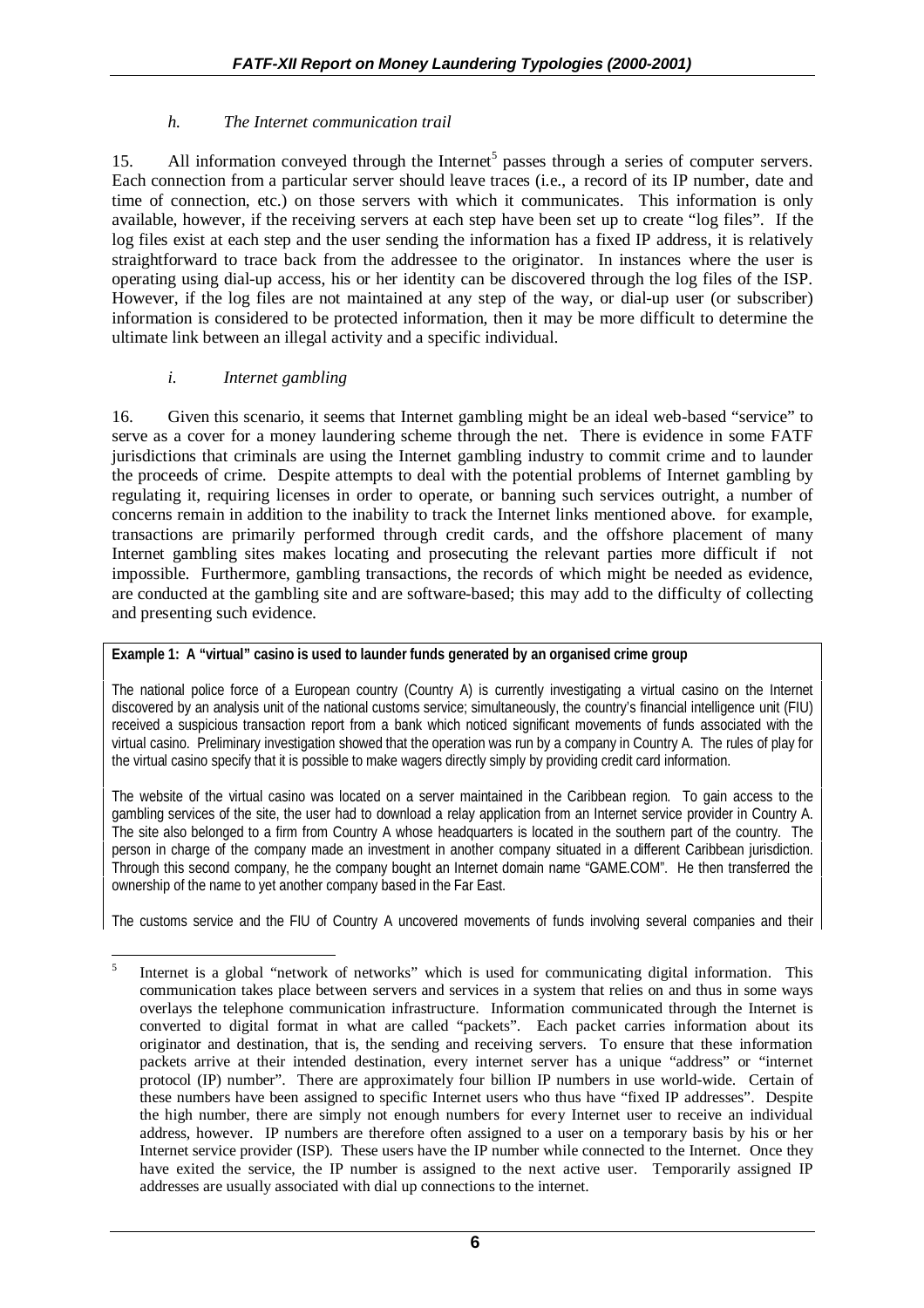management. Money flows appeared in a bureau de change and a shopping centre in Country A, as well as in several companies from the Far East, the Caribbean region, and a neighbouring European country (Country B). The connections between these various firms still must be determined.

The person in charge of the bureau de change was known by the police for violations of gaming legislation; a stockholder was allegedly involved in a bank hold up. The company located in Country B was also the subject of an investigation on gambling by its own authorities. According to these authorities, the virtual casinos represent one of the methods for laundering funds derived from criminal activity in Country B.

From this information, it was possible to conduct and investigation that revealed two illegal activities within the same company. The first of these consisted of producing components (motherboards) for operating slot machines, an activity that is prohibited by Country A's law. The profits generated by this activity (sales in Country B) were estimated at USD 739,400 for 1998 as determined from documents seized in Country A; corresponding figures were not found in the accounting records of the Country B company.

The second activity, also prohibited by Country A law, was related to the planning, creation and operation of a virtual casino on an Internet website in Country A and hosted by a service provider also located within its territory.

The customs service identified the gaming activity during a short period of 56 days at the end of 1998. The investigation by the Country A national police force did not reveal a longer period of activity because of the transfer of the casino to other websites that have not been found.

During the period of activity, 23 gamblers were able to be identified. They were from Europe, North America and Africa. There were 170 connections for wagers of USD 40,300. The authorisation to play occurred after verification of the credit card. A line of credit was opened for a defined limit.

Funds credited to a company from a third European country were transferred to the Far East and then came back to Country A (bureau de change and store).

However, the flow of funds proved to be greater than that which would have been generated simply from the identified gaming operations. Indeed, funds without justification (false invoices) were regularly transferred to the account of still another Country A company amounting to USD 94,000. One transfer for USD 268,500 to the account of the bureau de change was ultimately transferred to the personal account of the manager.

#### **Example 2: USD 178 million laundered through Internet gambling scheme**

A joint investigation by the national criminal and fiscal police of Country C targeted a sports tout service (STC) providing its gambling services by means of the Internet. The STC also functioned as an Internet service provider (ISP). The STC collected, collated and analysed statistical and other information relative to sporting events, and then sold this information to subscribers who would factor it into their betting decisions. The targeted STC/ISP expanded its services to include two offshore gambling operations located in the Caribbean region, both of which accepted wagers via the Internet or toll-free telephone numbers. Agents were successful in infiltrating the targeted operation.

To launder the proceeds from their illegal Internet gambling activities, the subjects of this investigation employed the services of a lawyer. He devised an elaborate scheme in which the STC/ISP leased its services to the subjects for a specified amount. Proceeds were also laundered through a series of bank accounts in the Caribbean area and eventually funnelled back to banking institutions in Country C. Investigators estimate that approximately USD 178 million was wagered through the STC/ISP annually.

It is anticipated that subjects in this investigation will be charged with gambling, money laundering, tax evasion and other organised crime related offences.

#### **Example 3: Using a close resemblance to mask a laundering operation**

The experience of the FIU from Country D shows that the following scheme is often used by criminals operating in that country:

An individual from Country D registers a gambling company "Gamblerz.com" in Country E where the name of the company is very similar to the name of a gambling company in Country F - "Gamblers.com" which operates legally and which has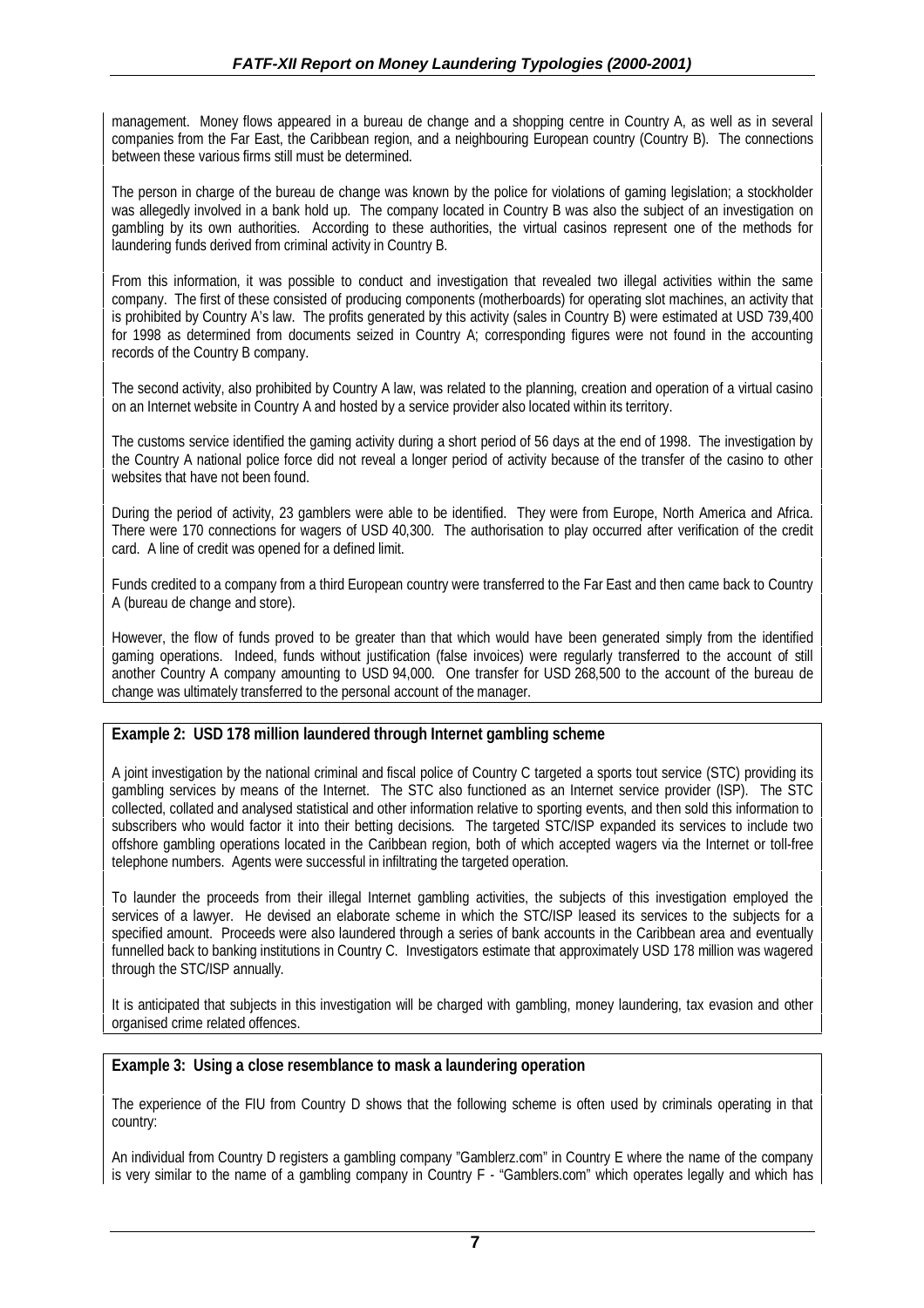obtained a license. Thereafter, a website to promote the information on the game is set up in Country G in the name of "Gambler.com" which in turn is an abbreviation and common to both companies. Then an account is opened in Country H and thousands of people from Country J transfer their money to that account. The criminal can operate with the funds held in the said account with the help of a modem.

The Individual withdraws USD 1 million by means of a modem from his account held with the bank RECORD. The activities are continued for several months but no license is obtained. As soon as the bank starts to query about the transactions the individual who set up the operation (male) contacts the bank by telephone. Later another person (female) provides the documents requested by the bank; however, the documents do not seem to be genuine and marks of forgery can be detected.

The bank freezes the account and reports to the FIU which takes the necessary steps in preparing materials for the police. Since it is it is a problem to determine in which country the crime has been committed, Country J opens a criminal case and launches criminal investigation to protect its own nationals who appear to be victims.

## *j. Possible counter-measures6*

17. The concerns expressed by FATF members regarding the money laundering risks of on-line banking, Internet gambling and other web-based activities are being addressed in various efforts to set up harmonised standards for dealing with all forms of illegal activity conducted through this medium. One such effort is the draft Council of Europe Convention on Cyber-crime. Work conducted by the Electronic Banking Group of the Basle Committee, along with some of the measures put into place by various national supervisory authorities, represent other attempts to respond to some of the concerns regarding customer identification procedures.

18. Regarding the difficulties of following Internet links between possible criminal proceeds and the individual attempting to launder them, the experts offered the following suggestions:

- Require Internet service providers (ISPs) to maintain reliable subscriber registers with appropriate identification information.
- Require ISPs to establish log files with traffic data relating Internet-protocol number to subscriber and to telephone number used in the connection.
- Require that this information be maintained for a reasonable period (6 months to a year<sup>7</sup>).
- Ensure that this information may be made available internationally in a timely manner when conducting criminal investigations.

# (ii) Trusts, Other Non Corporate Vehicles and Money Laundering

*a. General*

19. For a number of years, there has been the growing perception among FATF members that trusts and other entities that do not necessarily fall under the category of legal person<sup>8</sup> – along with the various forms of corporate entities – often facilitate the work of the money launderer. Although not exclusive to English-speaking countries or common law systems, trusts in their modern form are often

 6 See *FATF-XI Report on Money Laundering Typologies, 1999-2000*, p. 4 The relevant concerns and counter-measures proposed in the 1999-2000 report primarily deal with customer identification issues as related to Internet banking. This year's suggested actions should therefore be viewed as complementing those put forward in the FATF-XI report.

There is not yet agreement on exactly how much time would be sufficient. The minimum period suggested by various authorities and the industry itself ranges from six months to one year or more. Certain of the FATF experts underscored the need, however, for standardisation of this minimum period for retention of logfiles at ISPs in all jurisdictions.

For example, the *Anstalt* ("establishment"), *Stiftung* or *stichting* ("foundation") and certain types of limited partnerships and limited liability partnerships found in some European and Caribbean jurisdictions.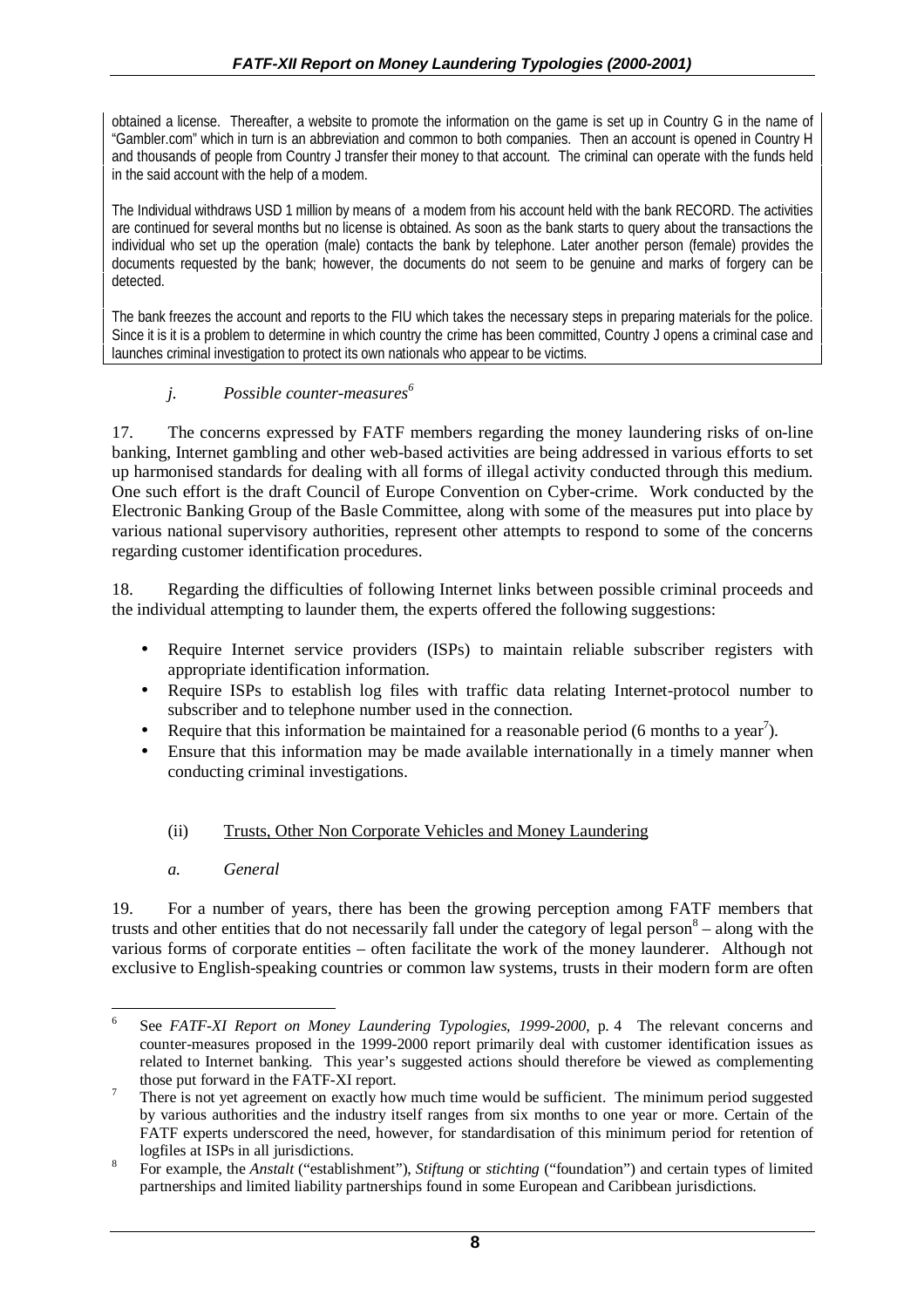closely associated with the legal and commercial practices of those jurisdictions. In some instances, easy trust formation and the inability to obtain information on them have been identified as an important characteristic of some non-cooperative countries and territories.<sup>9</sup> From the perspective of the law enforcement investigator, trusts and other similar legal relationships frequently appear to be just one more mechanism for hiding the true beneficiary or owner of assets or property derived from or associated with criminal activity.

## *b. Nature of trust*

20. The trust as a concept originally developed in Europe as a lawful and legitimate means of protecting property or assets so that they could be used for the benefit of certain individuals or purposes. It has become a very flexible legal instrument that is now often used to consolidate or administer inheritances, assist in the financial management of companies, establish mutual investment funds, manage charitable works, sponsor cultural events or institutions. In some cases, it is used to protect assets from legitimate creditors although legal developments in recent years have reduced the potential for this.

21. A trust can be defined generally as a legal relationship that is set up – either *inter vivos* or on death – by a person (the *settlor*) when the assets have been placed under the control of another person (the *trustee*) for the benefit of one or more persons (the *beneficiary*) or for a specified purpose. There are several characteristics of a trust that set it apart from other legal relationships:

- The trustee becomes the legal owner of the trust property.
- The assets held in trust are separate and do not constitute part of the trustee's own estate.
- The trustee has the authority and the obligation to manage, employ or dispose of the assets held in trust in accordance with the terms of the trust and any special duties imposed by law.<sup>10</sup>
- The beneficiary has equitable property rights with regard to the trust property (depending on the jurisdiction and the nature of the trust<sup>11</sup>).

22. Sometimes a trust may involve a fourth person (the *trust protector*), who is appointed by the settlor to ensure that the trustee manages or disposes of the assets held in trust according to the settlor's intentions.

23. In theory then, there are three elements which must be present in order to have a valid trust. (1) It must be possible to identify clearly the subject (the assets or property) of the trust. (2) It must be clearly stated by the settlor that his or her intention is to place these assets or property in trust and not simply to give them as a gift. A *trust deed* is usually prepared for this purpose. (3) It must be possible to identify who the intended beneficiaries are. The beneficiaries will usually be indicated in the trust deed; however, in certain instances they may only be indicated as a general category and not by name. There is often then a *letter of wishes* prepared by the settlor setting out his wishes as to who is to benefit from the trust and under what conditions.

24. Trusts are, however, sometimes used as an element in schemes to facilitate or hide illicit activity, including money laundering. Given the private nature of trusts, in some jurisdictions they may be formed with the intention of taking advantage of strict privacy or secrecy rules in order to conceal the identity of the true owner or beneficiary of the trust property. They are also sometimes

<sup>-&</sup>lt;br>9 See the *FATF Review to Identify Non-Cooperative Countries or Territories: Increasing the Worldwide Effectiveness of Anti-Money Laundering Measures, 22 June 2000, for further discussion of this initiative.*<br><sup>10</sup> See also the *Convention on the Law Applicable to Trusts and on Their Recognition*, The Hague, 1 July 1985

<sup>(&</sup>quot;The Hague Convention on Trusts of 1985").<br><sup>11</sup> In some jurisdictions, the beneficiary of a trust does not have specific concomitant property rights over the

trust property but may take legal action against the trustee to force the execution of the trust as intended by the settlor. In this respect, the beneficiary is acting to enforce an irreducible core of obligations owed by the trustee to the beneficiary and enforceable by him which is fundamental to the concept of a trust.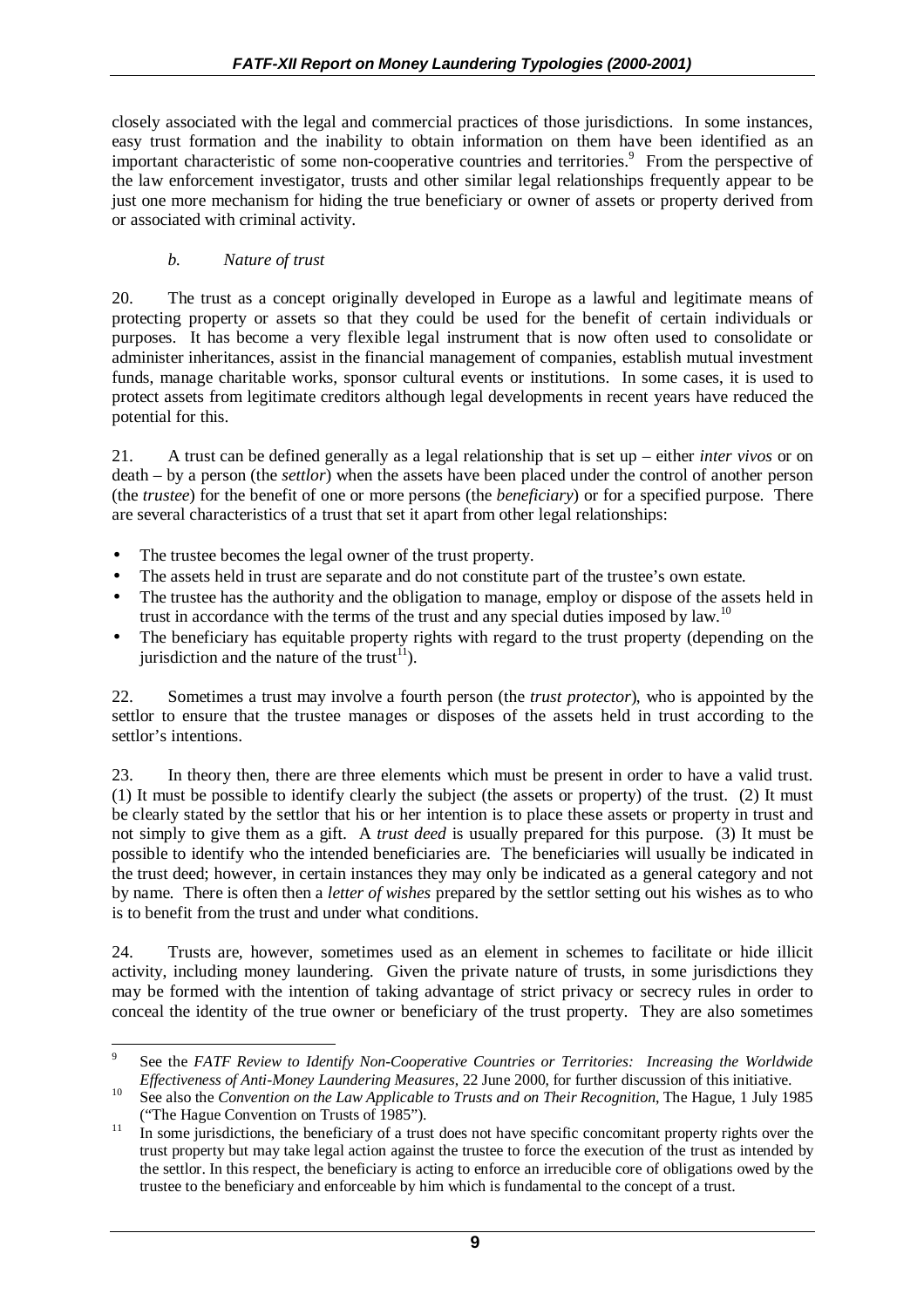used to hide assets from legitimate creditors, protect property from seizure under judicial action, or to mask the various links in the money flows associated with money laundering or tax evasion schemes.

## *c. Implications for money laundering*

25. There appears to be limited potential for trusts to be used at the initial or placement stage of the money laundering process. Indeed, criminally derived funds would normally already have to have been inserted into the financial system before such assets could be placed into a trust. At the layering and integration stages of money laundering, however, there is greater potential for the misuse of trusts. Once the illegal proceeds have already entered the banking system, trusts can be exploited to further confuse the links between these proceeds and the illicit activity that generated them. This process may be even more effective if it is carried out in a number of countries and through legal professionals who are then able to claim some sort of professional secrecy.

26. It should be pointed out that a trust is not the same as a company or other form of corporate entity. When a company is established, it has its own "legal personality" that is separate and distinct from the natural persons that serve as directors or shareholders. Property held by a company is owned by the company as a legal person and not individually by the company directors or shareholders. Property held in trust, on the other hand, is legally owned by the trustee and no longer by the settlor nor by the beneficiary. Therefore, when dealing with certain trusts, the work of an investigator may be further complicated by the fact that the trustee may be a legal person (a trust company for example), and the beneficiary or beneficiaries may also be trusts (or corporate entities). Establishing whether there are real persons behind the legal arrangement and that the trust is a sham is a difficult if not impossible task.

27. Furthermore, trusts differ from corporate entities in that they generally have no registration requirement or central registry, and there is usually no authority responsible for oversight of such legal arrangements. Some jurisdictions now have introduced legislation for the regulation and supervision of trust companies, trustees, company incorporators, company administrators, and company directors very much along the lines of the regulation and supervision of banks. In some jurisdictions, there is also a legal requirement under all crimes money laundering legislation to file suspicious transaction reports, and information on the identities of the settlor or the beneficiaries of a trust is obtainable. In some jurisdictions that recognise trusts there is, however, no requirement to disclose the identities of the settlor or the beneficiaries of a trust even when the trust might be associated with some sort of suspicious financial activity.

28. The payments to the beneficiaries of a trust could be used in the money laundering process, as such payments do not have to be justified as a payment for a transfer of assets or service rendered. Some trusts are created, however, with what appears to be the intention of preserving the anonymity of the settlor or beneficiaries. In the so-called "black hole" or "blind trust", which is possible to establish in some jurisdictions, neither the real purpose of the trust nor its beneficiaries can be identified from the trust deed itself. The real beneficiaries might be referred to in a letter of wishes from the settlor; however, the existence of such a document may not be voluntarily acknowledged by the trustee.

29. In recent years, changes to the trust laws in many jurisdictions have helped to increase their attractiveness for concealing the identity of the persons involved in such legal arrangements and thus facilitating the work of money launderers and the perpetrators of other criminal activity. The trusts established using these new laws often bear little or no resemblance to the trusts formed in traditional common law contexts. Some jurisdictions now offer what are termed "asset protection trusts" that may permit the settlor to keep control over the trust assets by being named as the beneficiary of such an arrangement. Other jurisdictions have permitted trusts to be formed with what are known as "flee clauses". These provisions in the trust document provide for the automatic transfer of the trust to another jurisdiction if the trust becomes the subject of any sort of enquiry.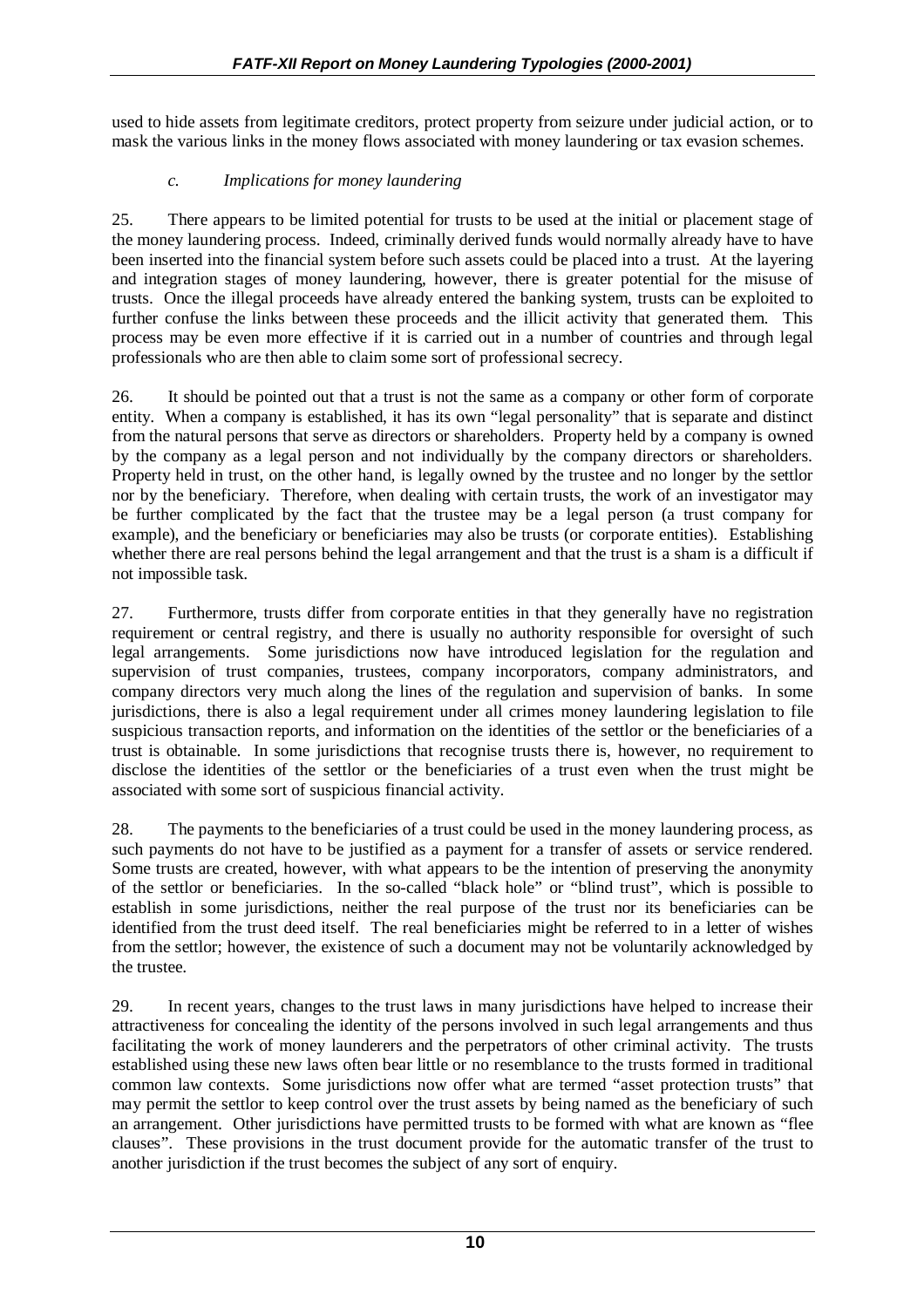## **Example 4: A trust is used for laundering the proceed of alcohol smuggling**

Some years ago a national of Country A was convicted of smuggling a huge quantity of alcohol. Just a small part of the proceeds were confiscated. The police found documents showing that his companies in Country A had mortgage loans from a company owned by a trust from a small island jurisdiction (Country B). After the conviction, the FIU in Country A learned that it was the convicted person and later his common law wife who were the beneficial owners of the company. With assistance from the office of the public prosecutor in Country B, the FIU got information which showed that the company received money from a bank account in a third country (Country C). It was suspected that the proceeds from the smuggling had been transported as cash to the Country C bank, then to the trust in Country B and finally back to Country A as "mortgage loans". It was clear that neither the companies nor the convicted person or his common law wife had paid any instalments.

### **Example 5: The difficulties for investigations involving trusts**

In a recent case, an significant sum of money was to be invested by a trust into a company with financial difficulties in Country D. The trust was identified by its name and represented by a natural person, a member of a law office, acting as the trustee with all of the powers associated with this function. Up to this point, this proposed dealing did not appear to be suspicious in the eyes of the bank responsible for managing the transaction. However, the FIU in Country D was aware of this suspicious nature because then an offshore company appeared in the financing process. The company was controlled by persons known to be involved in suspect activity and for whom it was impossible from the start to determine if they also were behind the trust. The absence of any registration of the trust and of any information on its settlor or beneficiaries, other than those stated by the trustee, made the investigation considerably more complicated.

### *d. Possible counter-measures*

30. This year's typologies exercise was the first to focus on trusts as another legal mechanism that could be misused for money laundering purposes. In many ways, this use is similar to and associated with the role of corporate entities and company formation agents discussed in earlier typologies studies.<sup>12</sup> Consequently, the actions proposed by the experts this year for dealing with trusts should also be viewed in the larger context of confronting the misuse of all legal mechanisms for money laundering purposes, increasing transparency with regard to such formations, more closely ensuring the integrity of the professionals involved in the creation of these mechanisms, and working toward some universal standards that could preclude the establishment of systems in certain jurisdictions that facilitate and protect such misuse. Some of the specific possible actions that could be taken to help money laundering investigations involving trusts include:

- Establish regulation and licensing of professionals involved in trust formation. Creating such a system would necessarily mean requiring these professionals to apply the same anti-money laundering preventive measures as those employed by financial institutions (i.e., customer identification, record keeping, reporting of suspicious transactions) and would need to rely on appropriate inspection procedures to ensure compliance with such rules.
- Regulate the form of trusts. Establishing norms in this area could mean imposing a standardised documentation requirement for trusts that could vary according to the types of trusts and might also include abolishing or banning certain types of particularly abusive forms of trust (i.e., the "blind" or "black hole" trusts, etc.) or certain harmful aspects such as "flee clauses" or the possibility for a settlor to retain control of assets (i.e., the asset protection trust).
- Impose a registration requirement for trusts. Setting up a trust registration requirement would guarantee a degree of transparency regarding these legal arrangements; however, it might also encounter a great deal of resistance from certain jurisdictions for both practical and ethical reasons. A few jurisdictions already require the registration of trusts with a central trust registry

 $12$ See the FATF-X (1998-1999) and FATF-XI (1999-2000) typologies reports for further discussion of these two issues.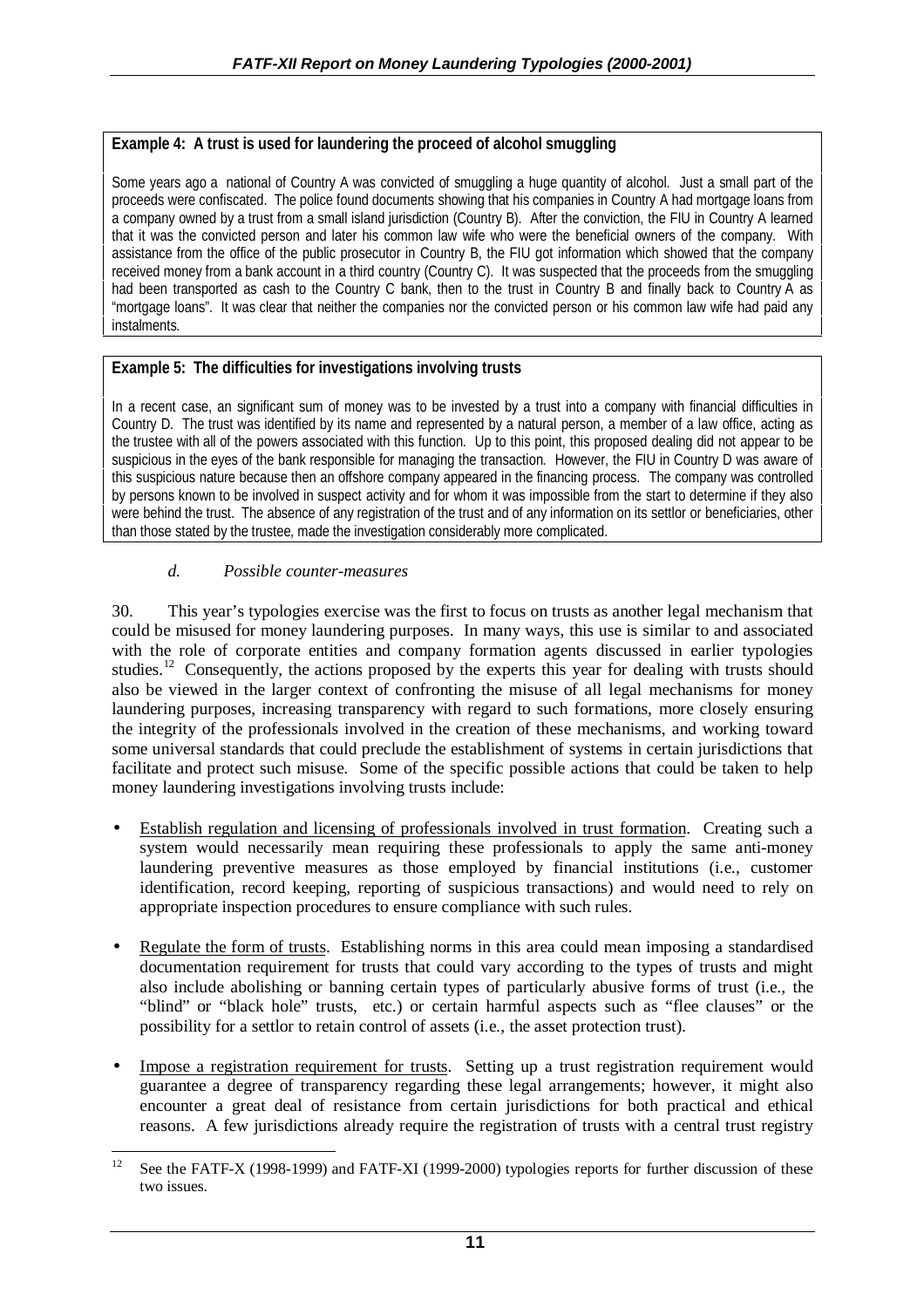office, primarily for fiscal reasons. Most jurisdictions in which trusts exist do not have registration of these legal arrangements, however. A compromise solution might be to require recording of trusts in registries to which only financial institutions and government investigative and regulatory authorities might have access. Another possibility would be to require registration only for trusts having certain characteristics (involving assets above a certain value or where the trust is established for specific commercial purposes, for example).

## (iii) Lawyers / Notaries, Accountants and Other Professionals

*a. General*

31. Lawyers, notaries, accountants and other professionals offering financial advice have become the common elements to complex money laundering schemes. This trend is mentioned by almost all FATF members. Previous typologies exercises have cited their often key role in helping to set up such schemes, particularly in the framework of company formation agents as discussed during last year's exercise. It was felt worthwhile, therefore, to give some specific attention to the professions involved given the complexity and some of the sensitivities of dealing with their role in money laundering.

*b. Nature of involvement of these professions: the "Gatekeepers"*

32. The continuing effort by governments to combat money laundering has made the work of the money launderer more difficult. In part as a means of circumventing money laundering countermeasures, launderers have had to develop more complex schemes. This increase in complexity, the FATF experts have observed, means that those individuals desiring to launder criminal proceeds – unless they already have specialised professional expertise themselves – must turn to the expertise of legal professionals, accountants, financial consultants, and other professionals to aid them in the movement of such proceeds. If one looks at the types of assistance that these professionals may provide, it is apparent that some of these functions are the gateway through which the launderer must pass to achieve his goals. Thus the legal and accounting professionals serve as a sort of "gatekeeper" since they have the ability to furnish access (knowingly or unwittingly) to the various functions that might help the criminal with funds to move or conceal.

| <b>Professional Services Provided by </b> |                                |
|-------------------------------------------|--------------------------------|
| Lawyers                                   | <b>Accountants</b>             |
| Legal advice                              | Financial advice               |
| Advocacy                                  | Audit practice                 |
| Wills / probate                           | Tax advice and tax structuring |
| Property transactions                     | Bookkeeping                    |
| Investment services                       | Company formation              |
| Trust                                     | Company administration         |
| Company formation                         | Trust                          |
| Company administration                    | Property transactions          |
| Introduction to banks                     | Introduction to banks          |

33. Not all of these functions have the same utility to a potential laundering operation. The functions that are the most useful to the potential launderer include: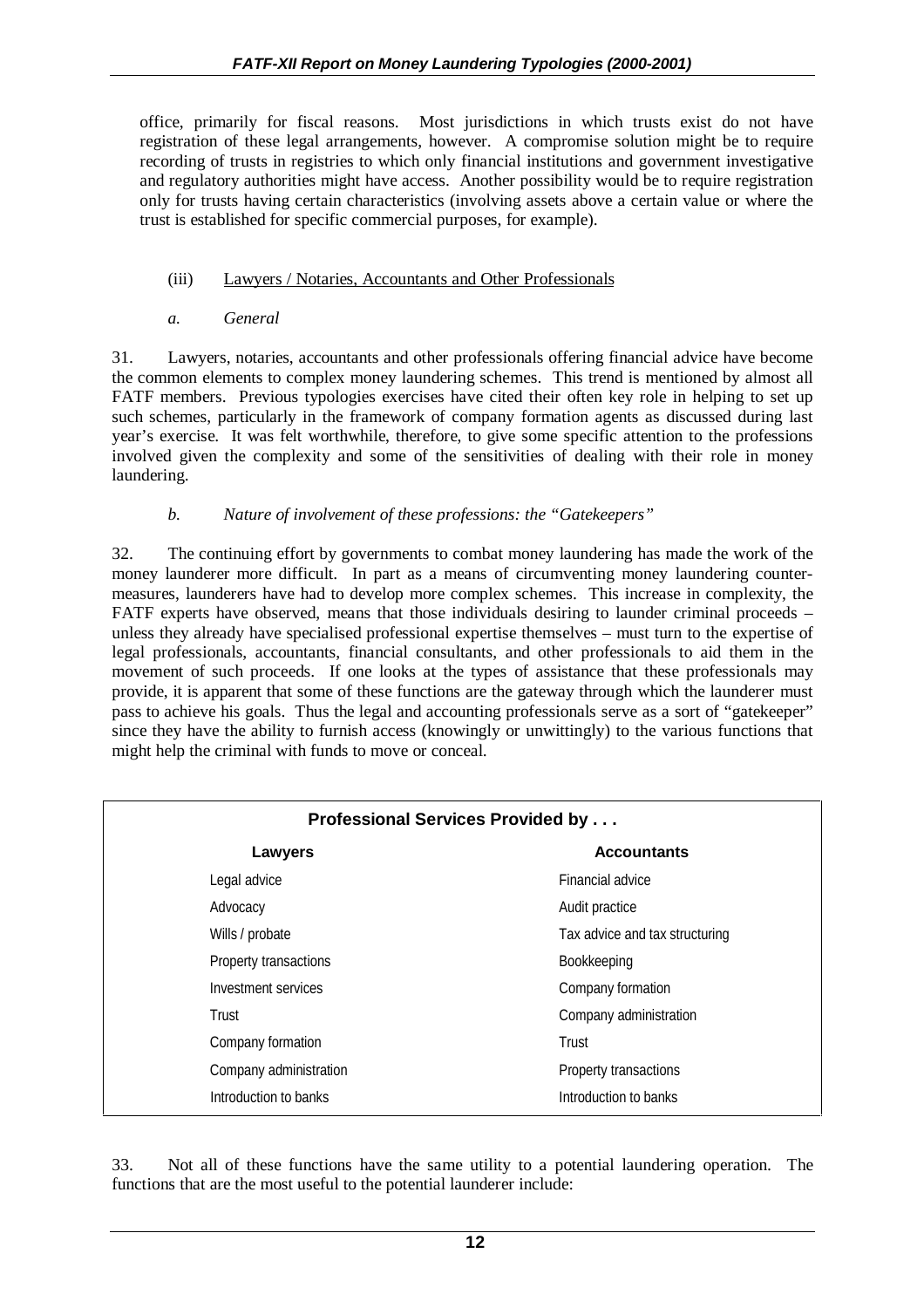- Creation of corporate vehicles or other complex legal arrangements (trusts, for example). Such constructions may serve to confuse the links between the proceeds of a crime and the perpetrator.
- Buying or selling of property. Property transfers serve as either the cover for transfers of illegal funds (layering stage) or else they represent the final investment of these proceeds after their having passed through the laundering process (integration stage).
- Performing financial transactions. Sometimes these professionals may carry out various financial operations on behalf of the client (for example, cash deposits or withdrawals on accounts, retail foreign exchange operations, issuing and cashing cheques, purchase and sale of stock, sending and receiving international funds transfers, etc.).
- Financial and tax advice. Criminals with a large amount of money to invest may pose as individuals hoping to minimise their tax liabilities or desiring to place assets out of reach in order to avoid future liabilities.
- Gaining introductions to financial institutions.

34. In some of these functions, the potential launderer is obviously not only relying on the expertise of these professionals but is also using them and their professional status to minimise suspicion surrounding their criminal activities. A solicitor representing a client in a financial transaction or providing an introduction to a financial institution lends a certain amount of credibility in the eyes of the transactor because of the ethical standards presumed to be associated with the work of such professions.

### *c. Potential remedies*

35. Several countries within the FATF have already decided to include certain non-financial professionals under the requirements imposed by their anti-money laundering laws and regulations. In particular with such professions, these countries emphasise customer and beneficial owner identification, record keeping and suspicious transaction reporting. The range of professions covered varies. Some have been able to include all professions at risk of becoming money laundering facilitators (solicitors, notaries, accountants, real estate agents, financial or tax consultants, etc.); while others have only extended the requirements to certain professions.

36. There remain a number of obstacles to bringing the various "gatekeepers" under anti-money laundering obligations, in particular the legal professions. Often these professions are not the principals involved in a money laundering operation and are therefore unaware of how their advice or legal mechanisms are ultimately used. Even if this is sometimes correctly or incorrectly perceived as wilful blindness on the part of the professional, there is the additional factor that many legal professionals see compliance with anti-money laundering requirements as conflicting with the privilege of confidentiality in lawyer / client communication. Indeed, in some jurisdictions, there are legal prohibitions on divulging such information, and the prohibition extends to all communication regardless of whether in relates to the advocacy function or not. Moves to include the legal professions under anti-money laundering requirements necessarily confront significant resistance from these professions and privacy advocates in such jurisdictions.

37. It is worth mentioning that within the European Union (EU), acceptance of the need to include "gatekeepers" under anti-money laundering obligations appears to have gained ground with the proposed revisions to the EU anti-money laundering directive<sup>13</sup>. A modification to the directive will require a broad range of professions (including "notaries and other independent legal professionals", as well as accountants and auditors) to abide by anti-money laundering rules when they assist in the planning or performance or act on behalf of their clients in the conduct of certain

 $13$ 13 Council Directive 91/308/EEC of 10 June 1991 on prevention of the use of the financial system for the purpose of money laundering.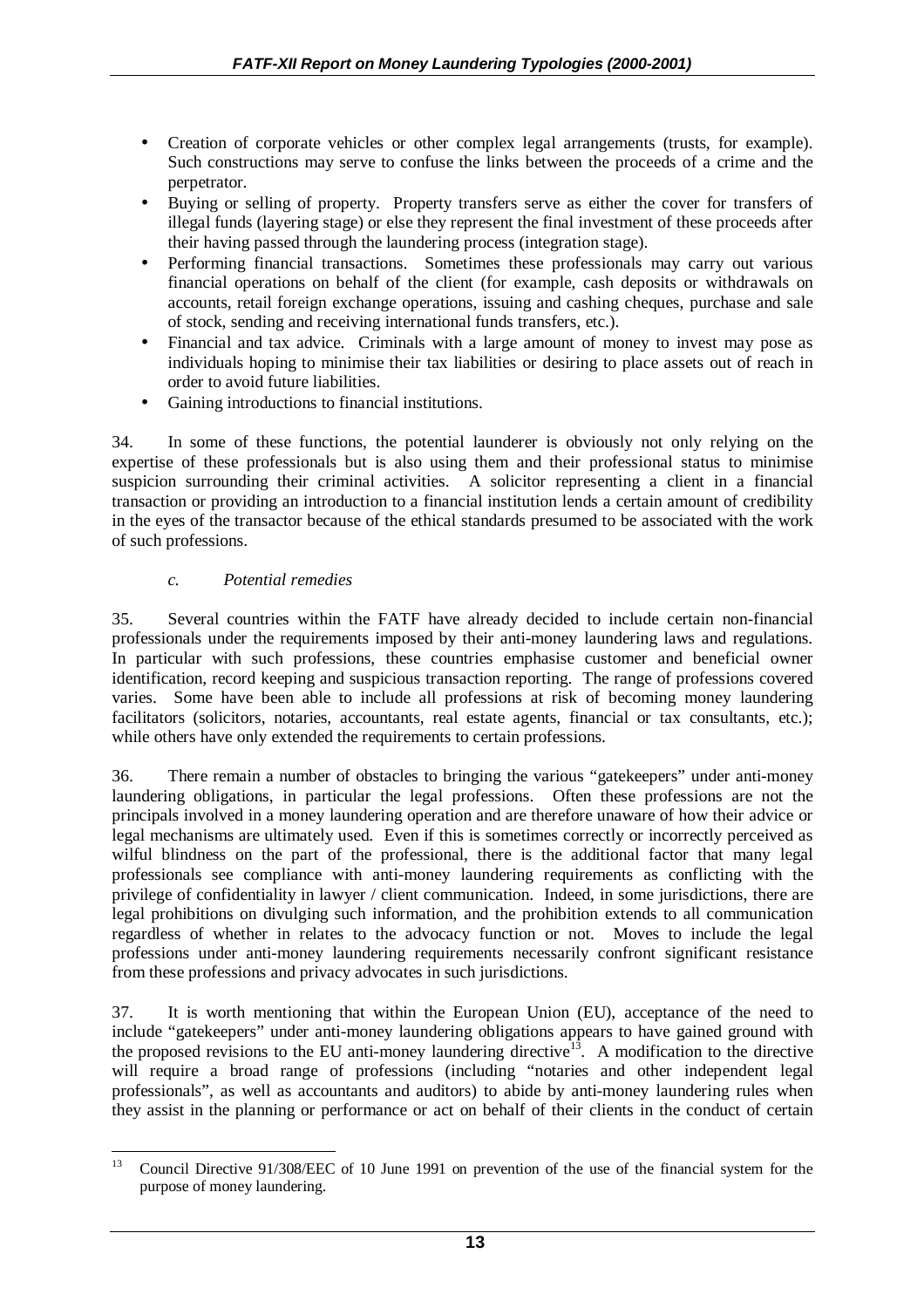financial or commercial activities.<sup>14</sup> This solution, if endorsed by the European Parliament, will then have to be transposed into the domestic laws of the 15 members of the European Union. Its focus on the functions performed, as clearly distinct from the advocacy role of legal professions, is an approach that might be feasible elsewhere.

#### **Example 7: Lawyer assists in setting up a complex laundering scheme**

This case involved 19 individuals in the medical service industry, one being both a lawyer and an accountant. This dossier submitted for prosecution contained 123 violations involving conspiracy, false claims, wire fraud and money laundering. The false claims involved fictitious patient claims and claims for services which were not provided.

The two primary subjects employed the lawyer's services to set up four interrelated shell corporations as the controlling entities. In addition, eight nominee corporations were created to generate fictitious health care service records reflecting inhome therapy and nursing care. Health care providers including therapists, registered nurses and physicians operated the nominee corporations. To keep the health care billing, tax return filings and bank account records synchronised, the two main subjects relied on the lawyer / accountant defendant.

In excess of USD 4 million was laundered through bank accounts in cities of the north and south-east of the country and through suspected offshore accounts. Numerous accounts were created at four or five separate banks for purposes of amassing and moving these funds. Cashier's cheques often were purchased and even negotiated through the lawyer/accountant's trust account for concealment of property acquisition. This defendant was sentenced to two years in exchange for his co-operation.

Both primary defendants were ordered to forfeit real and personal property, including the USD 4 million and purchased property. They received five- and two-year prison sentences respectively. Two additional related case defendants (one being an elected official), laundered an additional USD 2 million and were charged with 33 violations of the law in a separate case. They were ordered to forfeit USD 95,000 in currency. The former elected official received a five-year prison sentence.

#### **Example 8: Failure to disclose suspicious activity by legal professional**

A firm of lawyers was asked by a client to assist in the arrangement of a substantial loan to a third party. The solicitor tasked with assisting the client was instructed to request some form of guarantee from the third party. The third party initially sent an insurance bond, which turned out on inspection to be worthless. The lawyer requested another guarantee and received share certificates in an foreign company; however, these proved to have been stolen. The lawyer made a third request and received some prime bank guarantees with a value far in excess of the initial loan. The lawyer was then asked by the first client to assist in the sale of the prime bank guarantees by certifying as to their authenticity, which he proceeded to do using letterhead stationery from the law firm. Despite the suspicious circumstances, the lawyer made no disclosure to law enforcement and, at the time of writing, left his firm potentially exposed due to his willingness to "certify" documents often known to be used in international frauds.

*…*

 $14$ Draft text as currently being considered (text as of 29 November 2000):

*Member States shall ensure that the obligations laid down in this Directive are imposed on the following institutions :*

*<sup>…</sup> 5. notaries and other independent legal professionals, when they participate, whether :*

*<sup>(</sup>a) by assisting in the planning or execution of transactions for their client concerning the*

*<sup>(</sup>i) buying and selling of real property or business entities;*

*<sup>(</sup>ii) managing of client money, securities or other assets;*

*<sup>(</sup>iii) opening or management of bank, savings or securities accounts;*

*<sup>(</sup>iv) organisation of contributions necessary for the creation, operation or management of companies;*

*<sup>(</sup>v) creation, operation or management of trusts, companies or similar structures;*

*<sup>(</sup>b) or by acting on behalf of and for their client in any financial or real estate transaction*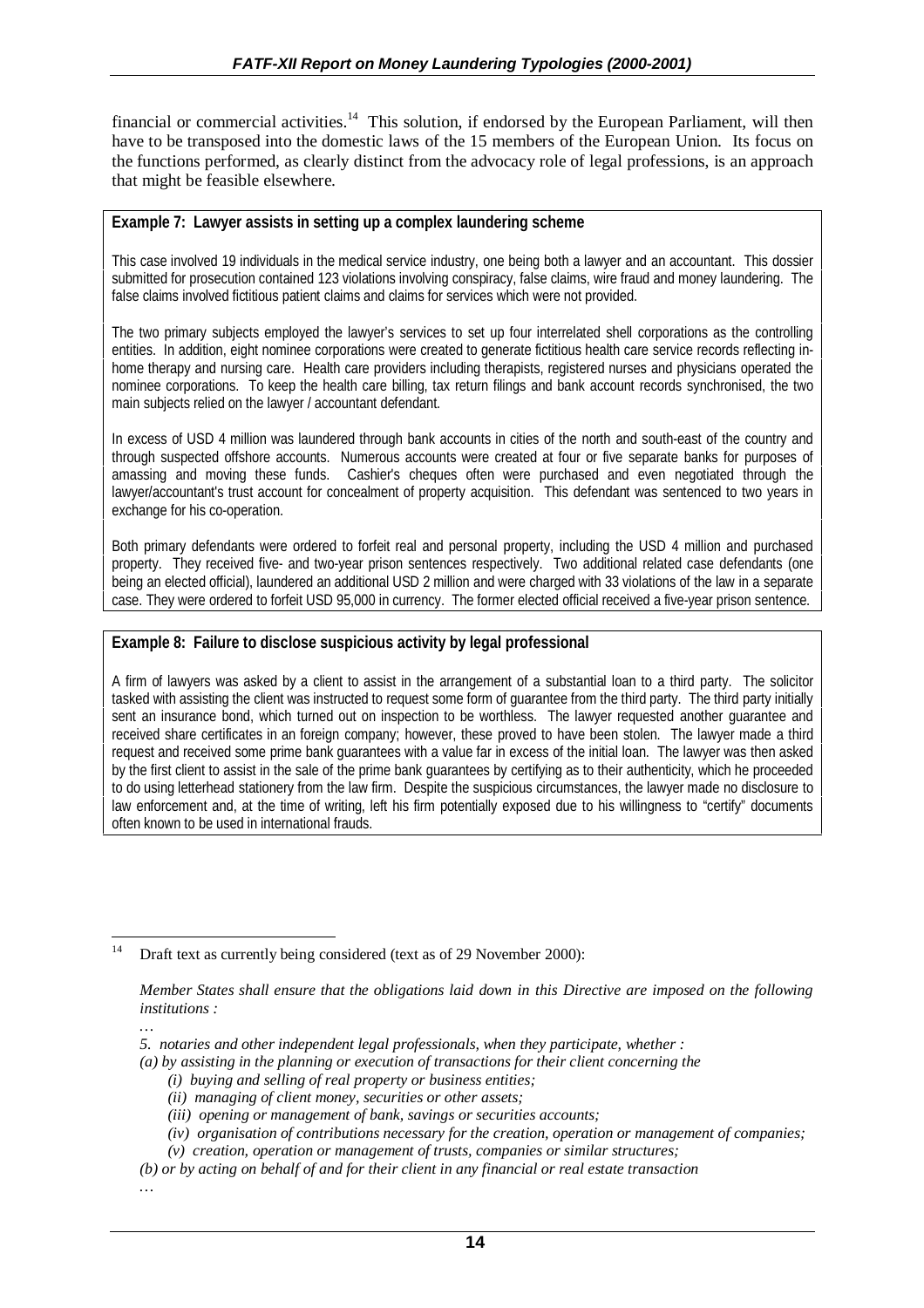#### **Example 9: Financial consultant sets up laundering operation through shell companies**

A financial consultant based in a European financial centre (Country A) provided expertise in setting up "shell" companies in an neighbouring country to act as "missing traders" (businesses that exist only on paper and do not account for any excise or taxes) to disguise the origins of profits from smuggled goods sold on the black market of Country B. Bank drafts were paid from accounts of shell companies in Country B to bank accounts at the financial centre held in the name of further Country B businesses. The funds were finally moved to the Middle East and used in commodity transactions for final legitimisation prior to return to the Country B. Involvement and advice of financial professionals throughout was vital to the laundering operation.

## **Example 10: Failure to disclose suspicious activity by financial professional**

In a recent major loan sharking investigation in an Asian country, an accountant responsible for auditing the accounts of a company, which had received crime proceeds laundered through a neighbouring State, failed to report any suspicious transactions. Investigators found obvious discrepancies in the company's account records which should have alerted the accountant, such as unexplained large-summed payments from and to the Director (who was the mastermind of the loan sharking syndicate), the fact that no delivery or warehousing expenses were ever booked for the trades purportedly conducted, and that in one instance the date of delivery of the "goods" to the buyer actually predated the date of acquisition by the seller. The accountant, when questioned, stated that he failed to note any suspicion because he only looked at the year-end figures for the purposes of certification of the accounts.

### **Example 11: Laundering operation is set up by accounting firm**

In March 2000, the Director of an insurance company from a country in Asia (Country C) defrauded the company of USD 90 million by purporting to have purchased bonds of the same amount. The proceeds were paid through two companies registered in a Caribbean island country (Country D) and holding bank accounts in another Asian country (Country E). The Country D companies and the bank accounts had been set up and run by an Asian accounting firm for the offending Director. The USD 90 million was firstly paid to one of the Country D companies, then transferred to the other, and then back to Country C to a third company also owned by the Director, all in the same day. The Director has since been arrested by the Country C Police and is in custody pending trial.

The accounting firm failed to note the U-turn movement of the funds as suspicious and thus did not make any disclosure. Moreover, in September 2000, staff of the accounting firm became aware of the Director's fraud and that he had used the Country D companies and accounts set up by their firm to launder the funds. Still the management committee of the accounting firm did not make any disclosure to the authorities. They limited their action to ascertaining if they could be liable in any way for negligence. The four-member management committee of the accounting firm (all senior accounting firm partners) and the partner who handled the account have all been arrested for an offence of failing to make a disclosure.

#### (iv) The Role of Cash vs. Other Payment Methods in Money Laundering Schemes

#### *a. General*

38. When the FATF Forty Recommendations were first issued in 1990, the focus of many of its preventative measures was on detecting money laundering at the cash proceeds stage. Many antimoney laundering systems put into place since that time have had that same emphasis on recording or reporting large cash transactions. Given the evolution of money laundering methods and the financial sector during the past ten years, examining the current and future importance of cash (vis-à-vis other payment methods) in money laundering appeared to be appropriate at this time.

#### **Example 12: Currency conversion conceals laundering operation**

Using various identities, the resident of a neighbouring country, went on several occasions to several tellers of a branch of a bank in order to exchange the equivalent of approximately USD 11,000 into a third country currency.. The banknotes presented were strangely coloured and had a bad odour as if they had been hidden and stored without protection from environment over a long period. The Prosecutor's Office managed to block a part of the funds involved. The investigation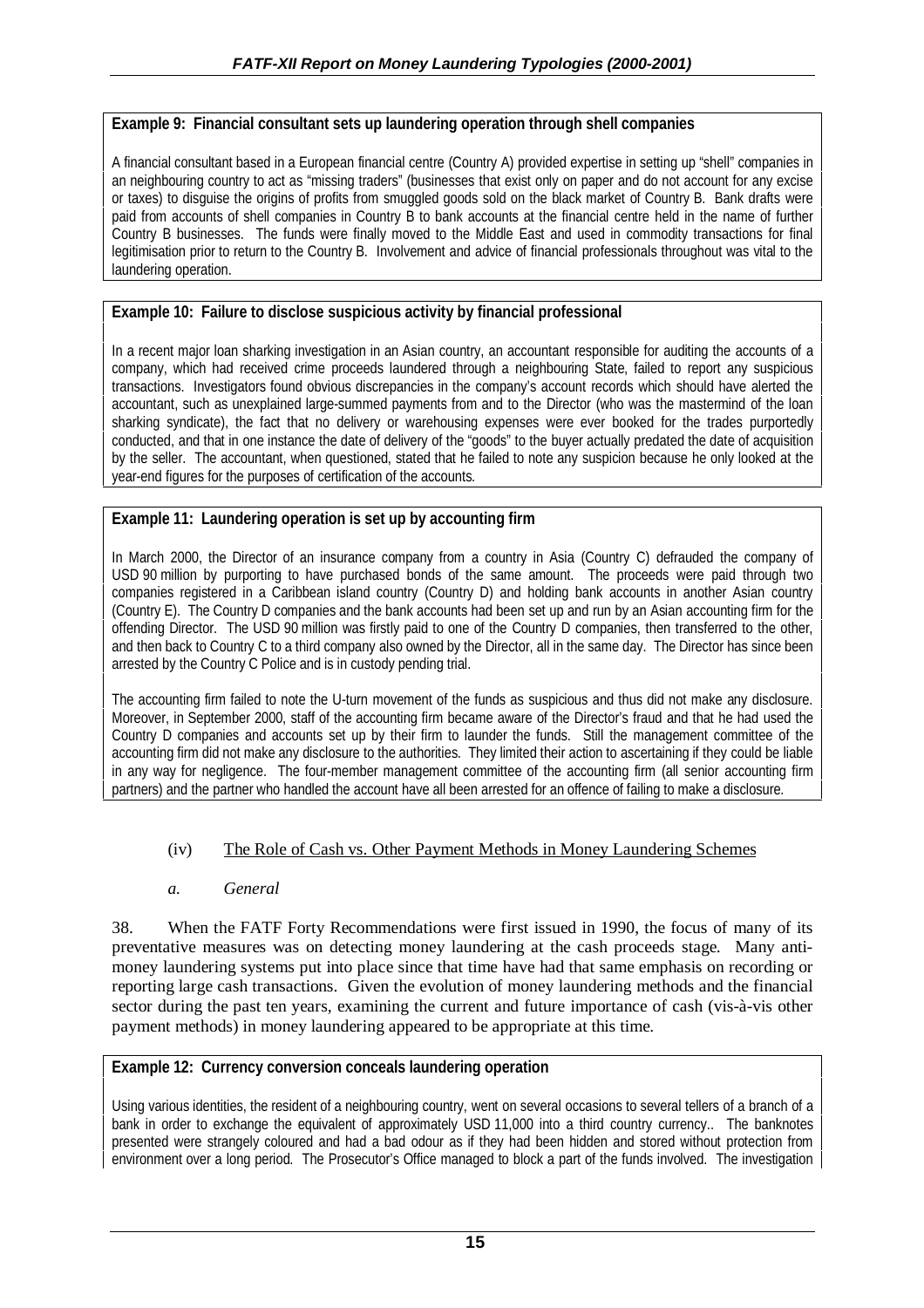revealed that the individual was known for, among other things, bank hold ups and armed robbery as a member of a criminal organisation, with the proceeds of these crimes being the same currency as the banknotes presented to the bank tellers.

## *b. Cash proceeds*

39. According to the experts in this year's typologies exercise, cash remains the major if not primary form in which illegal funds are generated today. One FATF jurisdiction noted that in that jurisdiction there is currently an increased demand for banknotes which seems incongruous with the general shift of the public to non-cash means of payment. One explanation could be the continuing growth of the underground economy in other countries where banknotes are circulating.. Using the measure of suspicious transaction reports (STRs), two FATF members have found that the number of such reports dealing with cash makes up between two thirds and three quarters of all reports filed. Another FATF jurisdiction also has noted a rise in cash related STRs despite ever decreasing reliance on cash by the general public. It observes, however, that this change could be attributed to the fact that as cash transactions become less common for ordinary transactions, those cash transactions that do take place are more likely to draw attention from financial institutions.

40. Cash proceeds are usually found at the beginning of the laundering process, that is, at the placement stage, although some of the experts have observed laundering schemes in which proceeds are converted back to cash at some later point in the process in order to break the paper trail. To place the proceeds into the financial system, launderers use many of the tried and true methods, including deposits directly into bank accounts (usually through structured transactions and ATMs); the purchase of certain types of assets: real property, vehicles, jewellery, furniture, appliances, and collectibles (antiques, coins, stamps, etc.); and the commingling of legal and illegal cash proceeds (which are then deposited into bank accounts as ostensibly legitimate cash proceeds).

### **Example 13: Cash laundered through purchases at auctions**

A sophisticated criminal group importing cannabis resin into the country was arrested and approximately USD 2.5 million in assets were restrained. One method they used to launder their money was through cash purchases of large items at a public auction. The subjects purchased a house and boats, and the extent of the inquiry by the public auction regarding the source of the funds was satisfied by the suspect providing proof of a place of work.

41. Despite the anonymity that proceeds in cash form may provide to the launderer, it is still not the preferred form for launderers and criminals. In order to circumvent anti-money laundering measures in place in FATF countries (and increasingly in other countries as well), launderers must move cash proceeds to locations where they may somehow be inserted into the financial system. In this respect, cash movement – especially across national borders – seems to be becoming a more widespread and necessary element for large scale laundering schemes. The use of large denomination banknotes is important in reducing the bulkiness of these physical cash movements. Canada is one country that has recently decided to cease the issue of the \$1000 (approximately USD 650) bank note and to withdraw existing notes from circulation as part of its response to money laundering and organised crime.

42. The utility of cross-border reporting requirements was mentioned by the FATF experts and delegations as a means of detecting some movements of criminal proceeds. Several FATF member jurisdictions already have such systems in place, and a number of others either are considering or already plan to implement such systems. Recent studies conducted in Europe – Project Goldfinger in the Baltic Region and Project Moneypenny in several European Union airports – appear to reinforce the need for tracking cash movements across borders. In the three-month period of the Goldfinger operation, the various customs and other enforcement authorities detected USD 78.2 million in approximately 2,500 movements of cash among the ten participating jurisdictions. Although there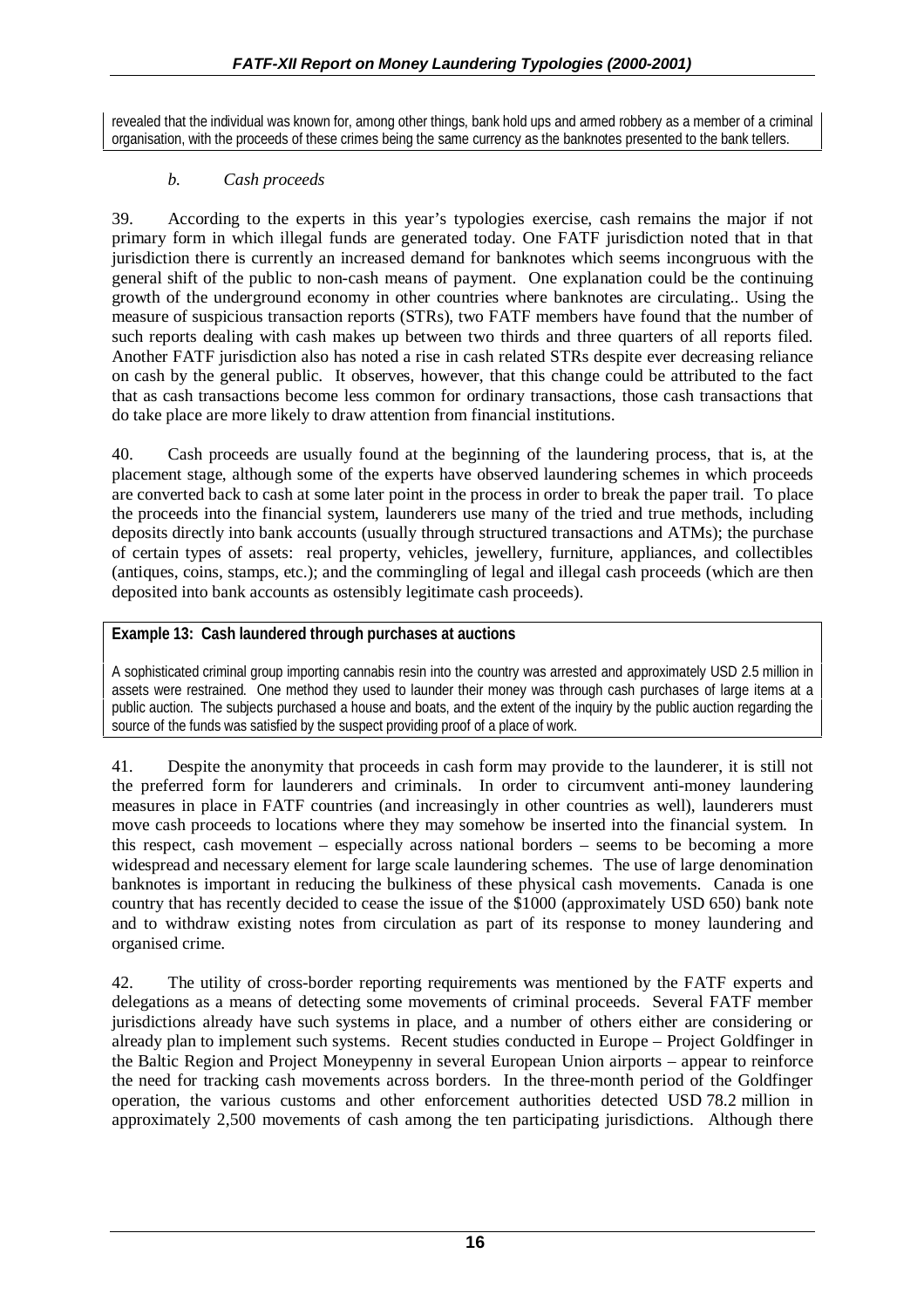were indicators of criminal activity in only a small number of the shipments<sup>15</sup>, the operation showed the significance of such flows of funds that might otherwise have gone undetected.

43. Experts from non-FATF countries who participated in this year's exercise pointed out that cash transactions remain the primary form of financial transaction in many regions of the world outside the FATF membership. As in some FATF countries, non-traditional financial institutions (such as bureaux de change and money remittance services) often play a significant role in financial systems of certain countries, and these businesses are generally highly cash-oriented. Cash movements within countries or across borders in some regions do not attract attention, and some jurisdictions would have a great deal of difficulty in imposing any sort of controls of such movements. Nevertheless, it is important from the perspective of these countries to continue focusing on criminal proceeds in the form of cash.

#### **Example 14: Non-resident bank accounts move money offshore**

In one European country (Country A), transactions involving non-residential accounts of the companies from off–shore areas can be divided in two groups according to the form of the account and the technique used: (1) cash operations in connection with non-residential accounts and (2) cashless operations on non-residential accounts.

In connection with cash operations through non-residential accounts, the FIU in Country A had a recent case which dealt with two companies registered in two other European countries. Foreign citizens, who were authorised for representation of companies, opened non-residential accounts at two Country A banks. In the period of 20 months, cash was deposited on mentioned accounts in total amount of over USD 8,000,000. Later they brought cash from abroad and avoided reporting by the customs authorities of Country A. Generally, the cash was in small denomination bank notes. As soon as the cash deposit was executed, they gave a money order to the bank for a cashless allocation of money to the credit of numerous foreign companies registered in five other countries. The legal basis for these transactions consisted of invoices from companies engaged in the selling of tobacco products and alcohol that were issued for the payment of large quantities of cigarettes. In connection with these transactions, the Country A FIU found that the money originated from tax fraud against European Union interests and from the smuggling of cigarettes. With the help of forged documentation, the perpetrators misrepresented to the Country A customs authorities that the cigarettes were exported from European Union countries to the East. In fact, the cigarettes were sold on the black market in several European countries. Non-residential accounts were opened in Country A with the single purpose of laundering the illegal funds derived from the sale of smuggled cigarettes. Deposits into the accounts of off-shore companies were made with the attempt to cover real origin of money, to remove links from the perpetrators of predicate offences and also for payment of new quantities of cigarettes.

#### **Example 15: Cash narcotics proceeds smuggled to a free trade zone**

In one narcotics consuming country (Country B), bags of money which were the product of illegal drug sales, in amounts of approximately USD 700,000 weekly, were handed over to two individuals. The total amount involved is estimated to have been USD 13 million. The money was given by the individuals to jewellery stores in the city where the illegal proceeds had been generated. The stores in turn deposited the funds into various banks in amounts just under the STR reporting threshold. With the funds from the deposits, the jewellery stores bought cheques whose beneficiary was a firm that belonged to one of the individuals in the free trade zone (FTZ) of a nearby country (Country C).

In the FTZ, the cheques were used by the firm to pay for imports from an important narcotics producing country (Country D), and a commission was obtained for this service. Also, importers from Country D settled their export transactions by making payments to the enterprises indicated by the second individual. The cheques were deposited by various companies located of the FTZ into banks located within the zone, as payment for real and legitimate purchases from importers from Country B.

One of the individuals was prosecuted and convicted in Country B for money laundering, with a reduced sentence for having co-operated with the authorities. The second individual was convicted for money laundering in Country C. The FTZ business that had been used in the operation was closed by the authorities and the physical goods that it contained were confiscated by the Government. There was no charge made against banks.

<sup>15</sup> 15 Five criminal investigations were developed from the reports, including one conviction for money laundering.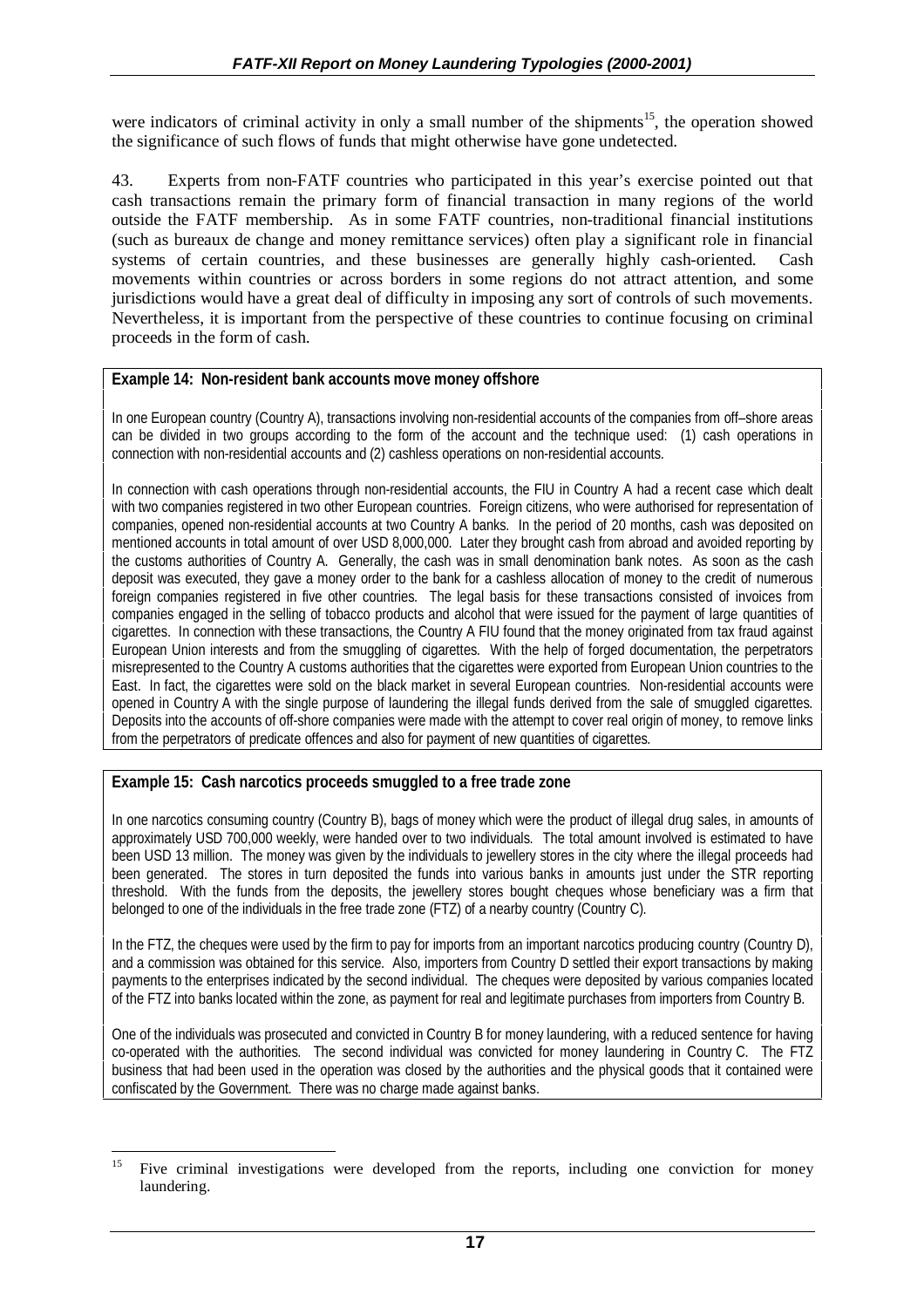#### *c. Wire transfers and other cashless forms of payment*

44. It was agreed by the experts that, despite the continuing need to focus on the cash proceeds in money laundering operations, there was still some need to look at these other forms of payment that often play the most important role at later stages of the process. Some countries appear to have had some success at deterring the placement of cash proceeds directly into their financial systems, or, because of the size, the development, or the sophistication of their financial system, they have become more important simply as a transit point for laundered funds. Additionally, some types of criminal activity may actually be generating proceeds in a non-cash form from the beginning (for example, investment fraud). Both transit movements and proceeds generated in electronic form are difficult to detect given what some experts perceive as an overemphasis on cash operations.

45. In some laundering operations, wire transfers are made in close connection to cash deposits. However, since wire transfers frequently take place at the layering stage, there is often little to distinguish a suspicious transaction from others. Investigators must rely on ties to other factors, such as STRs, cross-border reporting or information contained in SWIFT<sup>16</sup> messages used in interbank transfers. The experts were therefore also concerned about the continued lack of uniformity in identifying the originator of wire transfers (through the SWIFT messaging system). Although for a number of years these messages have provided a field for indicating the originator of funds, the field is not mandatory.

### **Example 16: Structured international funds transfers**

This operation was initiated after the automated monitoring system of the FIU in a country of the Asia / Pacific region (Country E) identified structured international funds transfer instructions to the value of USD 593,430 to another Asia / Pacific country (Country F) over a three-month period. Other information confirmed that persons remitting money overseas were structuring transactions to avoid reporting of significant cash transaction reports.

Investigators discovered that false names had been used when making the international funds transfer instructions, except in one instance. A search of relevant records identified this person and surveillance was initiated upon the suspect. This surveillance revealed a number of people, all from one address, making numerous structured cash transactions at various banks. These people were also observed going to several businesses owned by the same corporation. It was revealed that this corporation was owned by a relative of the principal target who was suspected of being associated with an earlier importation of heroin into Country E.

Investigators also identified another person who had recently arrived in Country E from yet another country of the region (Country F). It was suspected that one residence identified by investigators was used as a 'safe house' for the purpose of heroin distribution. In December of that year a package containing a quantity of heroin was delivered to the address, resulting in one arrest and the seizure of 4.1 kilograms of high purity heroin.

The operation concluded with three arrests that were all successfully prosecuted. The co-ordinator of the foreign nationals making the international funds transfers was also arrested and charged with being knowingly concerned with the importation of heroin. She was found guilty and sentenced to 10 years imprisonment.

## *d. Electronic purses, Smartcards, and WAP technology*

46. New payment technologies such as the electronic purse and Smartcards have been considered in previous FATF typologies work as these systems were first being developed and tested.<sup>17</sup> A few of the FATF delegations mentioned these technologies as still being of concern for the future. However, the implementation of such systems has remained relatively limited up to now, and no new vulnerabilities have therefore been identified in this regard.

 $16$ <sup>16</sup> *Society for Worldwide Interbank Financial Telecommunications*, the leading international payment and messaging network.<br><sup>17</sup> See *FATF-VIII Report on Money Laundering Typologies, 1996-1997.*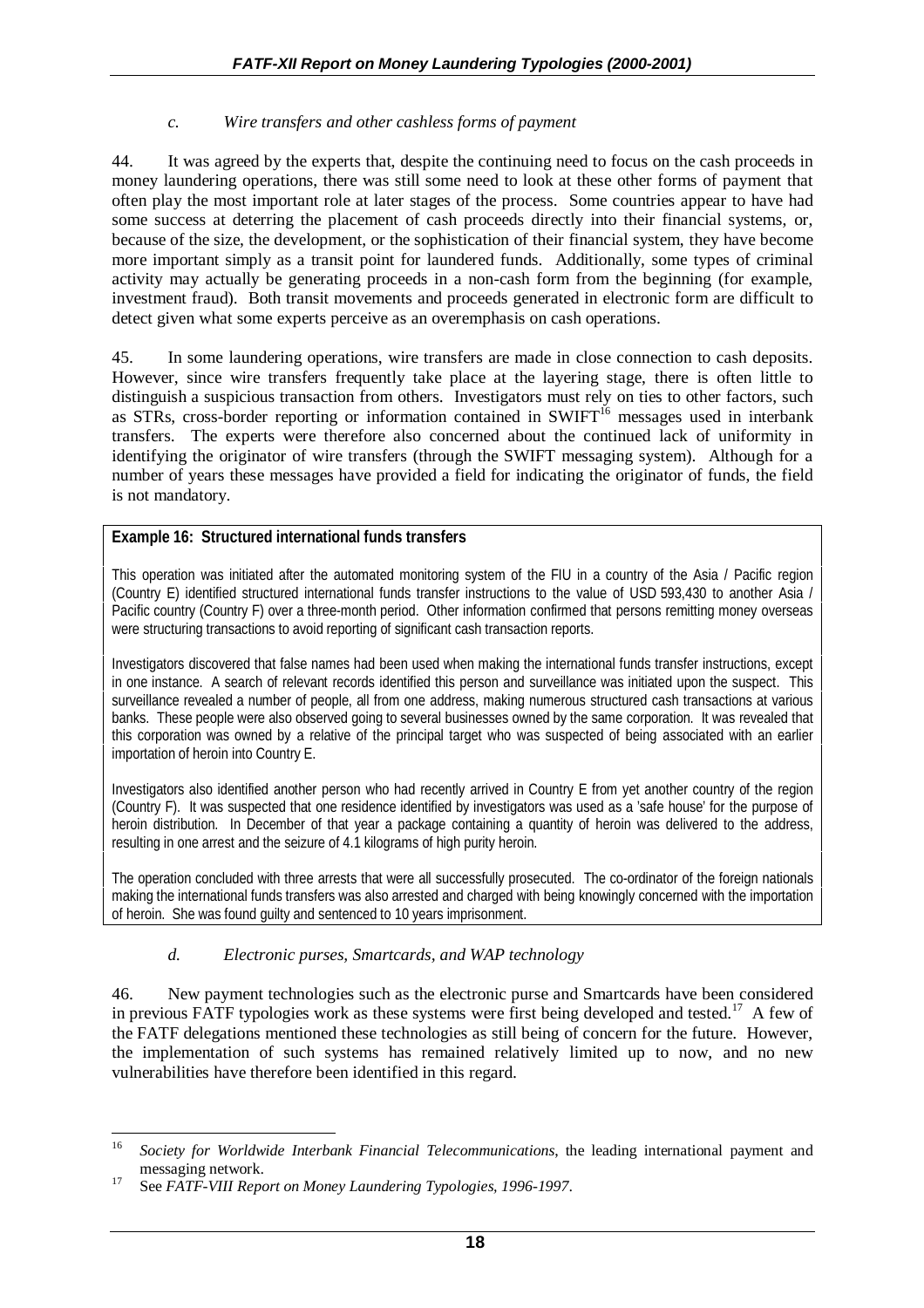47. A few FATF members mentioned the introduction of WAP technology as a potential means of facilitating money laundering operations and something worthy of future examination by the FATF. WAP technology permits direct access to Internet through mobile phones. The implications for money laundering will likely be similar to those already cited for on-line banking and other Internet related activities. This technology has not yet been broadly introduced due to the lack of available bandwidth for digital telephone networks and the small size of the screens on current portable phones. It appears, therefore, that a closer examination of money laundering risks specific to this new technology will have to wait until it has been put into widespread use.

## (v) Terrorist Related Money Laundering

48. This year the FATF experts on typologies undertook to examine the means by which terrorists conceal or move funds in support of their operations and how these methods might be different from those used by other criminal groups. One objective of this discussion was to determine whether the distinction between legal and illegal sources of funding has an effect on the ability of countries to use anti-money laundering measures to detect, investigate and prosecute potential terrorist related money laundering.

49. As part of examining this subject, it is important to understand the sources of funding used by terrorist groups to finance their operations. Among some of the major sources are:

- Drug trafficking
- Extortion and kidnapping
- Robbery
- Fraud
- Gambling
- Smuggling and trafficking in counterfeit goods
- Direct sponsorship by certain states
- Contributions and donations
- Sale of publications (legal and illegal)
- Funds derived from legitimate business activities

With the decline in direct state sponsorship of terrorism, terrorist groups have increasingly resorted to criminal activity to raise the funds needed to support their activities. Even with a cursory look at the list of these activities, it is evident that – except for the last four – there is little difference in the sources currently used for both terrorist and organised crime groups.

## **Example 17: Terrorist group uses same laundering methods as organised crime**

The money laundering method of the regional liberation movement is identical to that of traditional criminal groups; first, the money is deposited into various banks of the region, where the issue of certificates of deposit takes place. Then, these certificates are deposited through intermediary companies in numbered accounts in banks at offshore tax havens, which may only be accessed by code. In the third phase, some of this money is transferred to several European banks from which cheques or payment orders are issued from differing current accounts. Finally, the money is transferred to accounts without arousing suspicion in the territory where the liberation movement is active.

50. As for the methods used by terrorist groups to launder funds derived from these criminal sources, the experts provided examples which appear to indicate that the same laundering methods are used by both terrorism and organised crime. Although terrorism and organised crime might use the same laundering methods, the two forms of criminal activity differ in their ultimate motives. Unlike drug traffickers and other organised crime groups that primarily seek monetary gain, terrorist groups usually act to further non-financial goals. Certain experts brought up the point that, despite the similar laundering methods and differences in motivation, this activity might not constitute money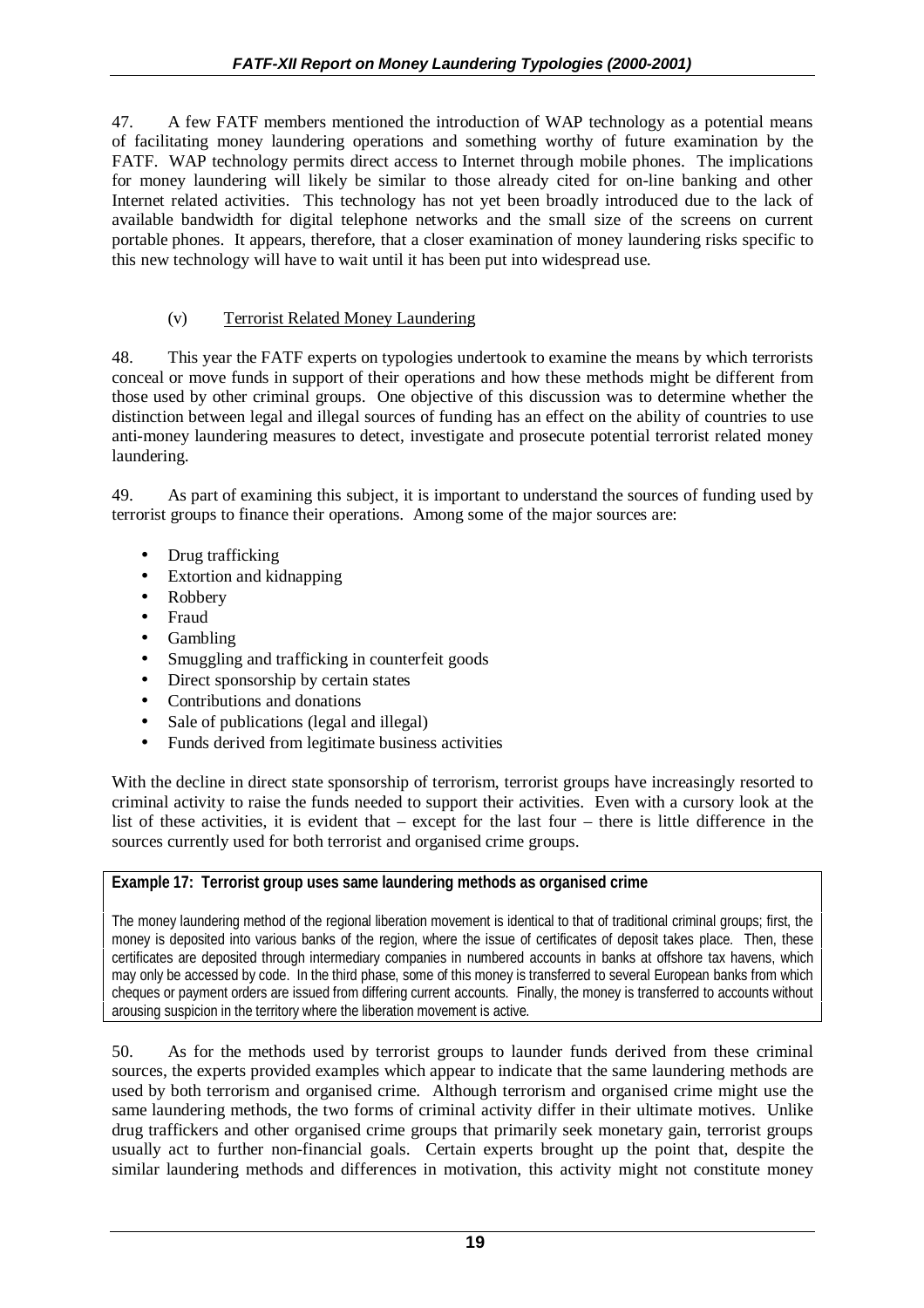laundering per se if the source of the funding is not from criminal activity (for example, if the funds were derived from contributions or donations). If no connection could be shown between the funds and a criminal act that generated them, then these jurisdictions might not be able to assist the investigation or target the funds using anti-money laundering laws.

51. All experts agreed that terrorism is a serious crime which should be targeted along with the other serious crimes that serve as the underlying offences for money laundering. There was not agreement, however, on whether anti-money laundering laws could (or should) play a direct role in the fight against terrorism. Some of the experts were of the opinion that terrorist related money laundering indeed constitutes a distinct subtype of money laundering and should therefore become a specific focus of anti-money laundering measures. Other experts remained unconvinced believing that the focus of money laundering counter-measures on serious crime (including terrorism) is sufficient and that further refinement of specific anti-terrorism measures should take place elsewhere.

### **Example 18: Unexplained funds turn out to be terrorist related**

A current case in a European country (Country A) provides an interesting example of the financing of terrorists acts. In August 1982, a female individual opened an account at a bank in Country A. In September 1984, a male individual was given authority to sign for this account. Recently, the deposit in the account amounted to approximately USD 7 million.

The male is a known high-ranking member of an international terrorist organisation and was probably responsible for the financial transactions of the organisation. He is believed to the husband of the female individual mentioned above, although she denies it.

Between 1991 and 1995 both individuals attempted several times to gain access to this account from abroad. In October and November 1999, the alleged account owner instructed the bank to transfer USD 2 million to another bank account. The fact that the signature of the female appeared not to be identical with the signature when the account was opened gave rise to suspicion of fraud, and a complaint was filed.

In January 2000, a court issued an arrest warrant for the female suspect, which was executed the very same day. During her questioning, she was unable to provide a plausible explanation for the legal origin of the funds. The investigations of the FIU in this respect could not completely clarify this either, but there is reason to suspect that the monies are from the terrorist organisation with which the male suspect is associated.

In April 2000, the first hearing in the case against the female suspect took place before a regional court for suspicion of membership in a criminal organisation. The court ordered to set her free for a bail of USD 40,000. The proceedings have meanwhile been adjourned several times, and the account has been temporarily frozen.

## **Example 19: Terrorists launder smuggling proceeds**

A wide ranging, joint criminal and financial police investigation in Country B into national level cigarette smuggling, involving a suspected terrorist cell, led to the arrest by authorities of 18 individuals, and the search of 18 residences and businesses. These individuals, including seven suspected supporters of the same terrorist cell, were subsequently charged with: marriage, visa and other types of immigration fraud and related bribery and conspiracies; conspiring to smuggle contraband cigarettes; and conspiring to launder money. Many of the defendants continue to be detained prior to trial, while the investigation continues.

As noted, at least seven of the defendants are suspected members of, or sympathetic to group mentioned above, a foreign terrorist organisation designated as such pursuant to Country B's anti-terrorism law. These seven defendants appear to be providing material support or resources to the terrorist group in violation of Country B laws. The defendants' material support activities continues to be investigated and, if appropriate, Country B will bring additional charges alleging that the defendants knowingly provided material support.

More specifically, the current charging document alleges that seven of the defendants entered into fraudulent marriages with Country B citizens in order to obtain permanent resident status which would permit them to remain indefinitely in Country B. Having arranged for their continuing presence in the country, for a four-year period, several of the defendants smuggled large quantities of contraband cigarettes by taking advantage of differing tax rates among various jurisdictions. During the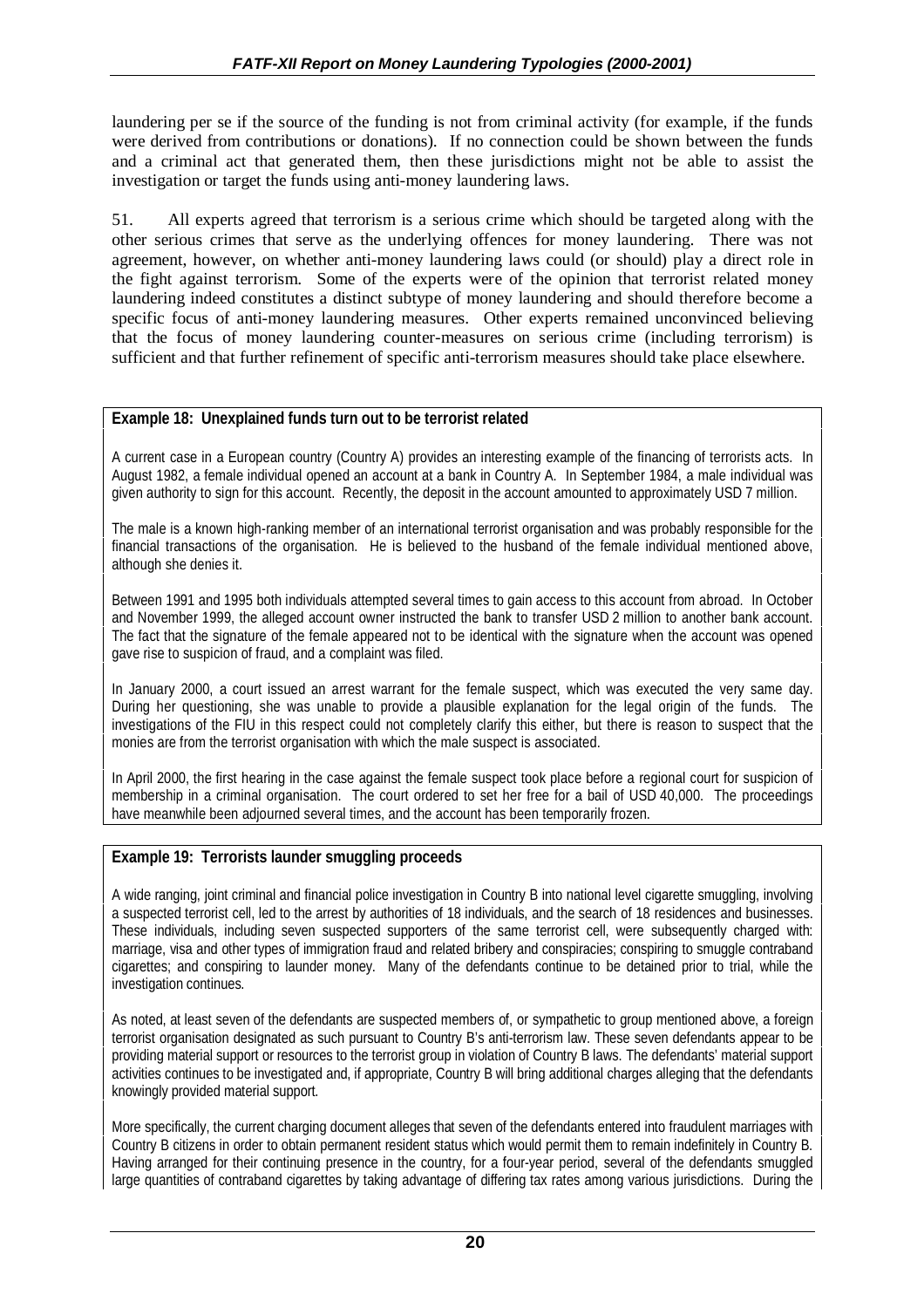same period, these defendants laundered the funds involved in and derived from the conspiracy through various bank and credit card accounts.

According to the formal charges, many of the individuals involved and their associates gathered each week in one Country B city for prayer meetings. The business of the terrorist group was also discussed at these meetings and fiscal contributions to the organisation were solicited from the group. Those who participated in the cigarette smuggling scheme would commingle a portion of the funds that were the proceeds of that activity with the funds collected as contributions. Some of the individuals involved would then arrange for the combined criminal proceeds and the collected funds to be sent, usually by courier, to other cells of the group located abroad.

The defendants are each facing substantial periods of incarceration, criminal fines and asset forfeiture. Among the assets that may be subject to forfeiture are: two residences, a petrol station; an undetermined amount of currency; five automobiles; and 30 bank accounts. Four of the defendants who participated in fraudulent marriages have pled guilty. At the request of the defence, the trial of the remaining defendants will likely be delayed until April 2001.

# **III. MONEY LAUNDERING TRENDS**

### (i) Sources of illegal funds

52. The most important source of criminal proceeds laundered is still represented by those proceeds derived from narcotics trafficking, according to the FATF experts. Various fraud schemes continue to be the next most common criminal activities generating funds for laundering, and this trend appears to be increasing both in the number of cases and the amount of money involved. One country estimates that funds involved in investment fraud within its jurisdiction total some USD 22.5 million annually. Smuggling, embezzlement and other types of theft, corruption, and tax evasion remain important sources for laundered funds. Trafficking in human beings was noted as a growing source of illegal funds in last year's exercise; this year, the trend appears to have spread to other FATF jurisdictions.

53. Mention should be made of the increased effort on the part of anti-money laundering authorities – especially national financial intelligence units – to capture and analyse data on the nature and extent of money laundering within their jurisdictions. Much of the analysis for this year's typologies exercise is based on the assessments of the individual FIUs, which in many cases provided extremely detailed analysis of STRs and other related data. Although this material provides only part of the picture of the money laundering situation in any one country, it is quite a significant part. These detailed national analyses, as they become more common, will likely help to expand trend analysis in the framework of the FATF typologies exercises.

## (ii) New methods or techniques and significant changes in trends

54. In general, FATF countries see the same money laundering methods and techniques that have been observed and described in previous FATF typologies exercises. If there are changes in these trends, they are primarily the observation of a new method or technique that had not yet been found in a particular jurisdiction or the relative increase in reporting of certain types of suspicious activities. Much of the information and examples provided by the experts for this year's typologies work focused on the five specialised topics. This material has already been incorporated into the discussion of those topics earlier in this report. The observations presented here will therefore be limited to other areas not already highlighted in this earlier treatment.

55. Alternative remittance systems and trade related activities<sup>18</sup> continue to serve as both vectors and a cover for certain money laundering schemes. Australia mentioned that it finds itself

<sup>18</sup> 18 See *FATF-XI Report on Money Laundering Typologies, 1999-2000,* for more discussion of these money laundering methods.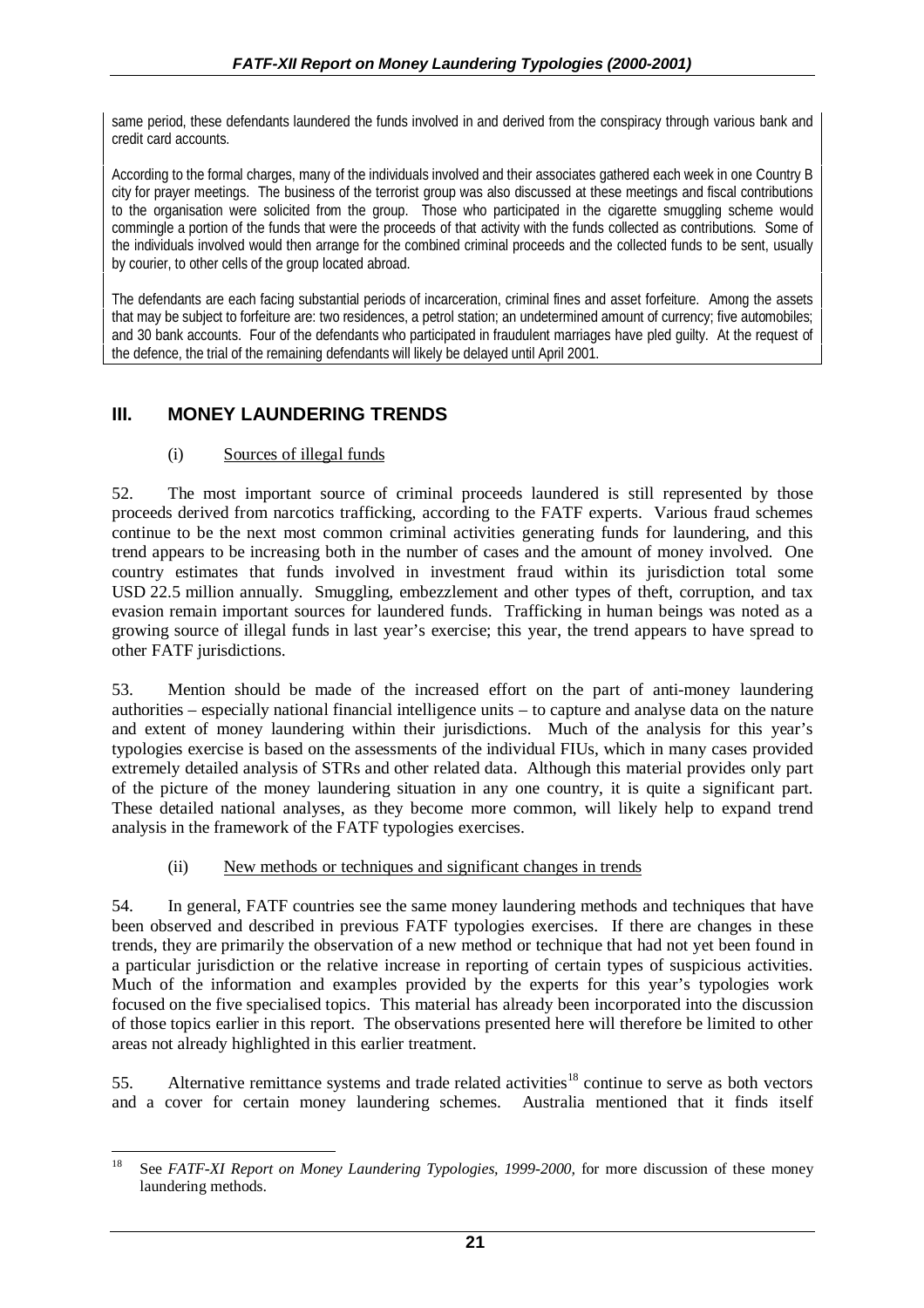increasingly used as the "host" for such activities, and other countries – the United States and France in particular -- provided case examples having direct or indirect indicators of such activity.

#### **Example 20: Underground bank launders South Asian funds**

An FIU was alerted to atypical financial movements that affected bank accounts of an individual of Asian origin, into whose bank account cash was regularly deposited. The deposits, carried out by a close friend exceeded USD 2.6 million in one year. These sums were then transferred to a second account opened by the suspect in his country of origin.

Analysis of the case showed that the person in question was acting as a "banker" for the Asian community situated in several European Union countries to which he provided cheques for cash in the currency of countries of destination for the funds. The main actor in this case is suspected to be masterminding a laundering scheme for proceeds of heroin trafficking controlled from abroad.

56. Several countries reported similar schemes involving cash deposits – often structured to avoid triggering reporting requirements – which are closely associated with wire transfers. These transactions take place either through ordinary financial institutions or money remittance services. In Australia, the schemes often make use of non-nationals, and funds are generally sent to the Southeast Asia region. Belgium has observed series of money laundering operations which are believed to be primarily linked to funds derived from prostitution and human being trafficking. France mentioned similar type schemes involving narcotics proceeds and connections to Eastern Europe.

#### **Example 21: Foreign nationals used in laundering operation**

An investigation undertaken by a law enforcement agency revealed a suspected money launderer for a narcotics syndicate, utilising foreign nationals. The foreign nationals had legally gained entry to the country under a particular category of visa. The suspected money launderer, a foreign national herself, utilised fellow countrymen to remit funds overseas via telegraphic transfers, in amounts under USD 5,400.

## **Example 22: Tourists launder stolen and altered cheques**

An investigation undertaken by a law enforcement agency highlighted the existence of a highly organised Southeast Asian syndicate utilising tourists to launder stolen and altered cheques. The tourists would be brought to the country and advised how to open bank accounts in their real names. Once the accounts were opened, the ATM cards and personal identification numbers (PINs) were turned over to the organisers of the syndicate. Stolen and altered cheques were then deposited into many of the accounts.

#### **Example 23: Prepaid international telephonic cards serve as a cover for money laundering**

Two banks in a European country (Country C) reported a series of STRs related to unusual deposits of cash made by the director of a domestic limited company involved in the trade of prepaid international telephonic cards in Country C and an African country (Country D). The cash funds, credited at regular intervals of time also by means of manager's relatives, were periodically transferred to a small company registered in another country (Country E), which was supposed to be the seller of the mentioned telephonic cards.

From research carried out by the FIU in Country C, the Country E registered company seemed to be a shell company without any real economic activity. On this premise, in order to investigate further on the matter, the FIU contacted the FIU in Country E. Thanks to the co-operation between the two FIUs it has been disclosed that:

- 1. the competent authorities in Country E were already conducting an independent investigation of the Country E company for suspicious financial transactions .
- 2. the nature of shell company of the mentioned company could be confirmed
- 3. the Country D partner of the Country C company was under investigation by the Country E customs authority for narcotics trafficking.

At present all the documents related to the STR mentioned above are now under investigation by the national public prosecutor in Country C.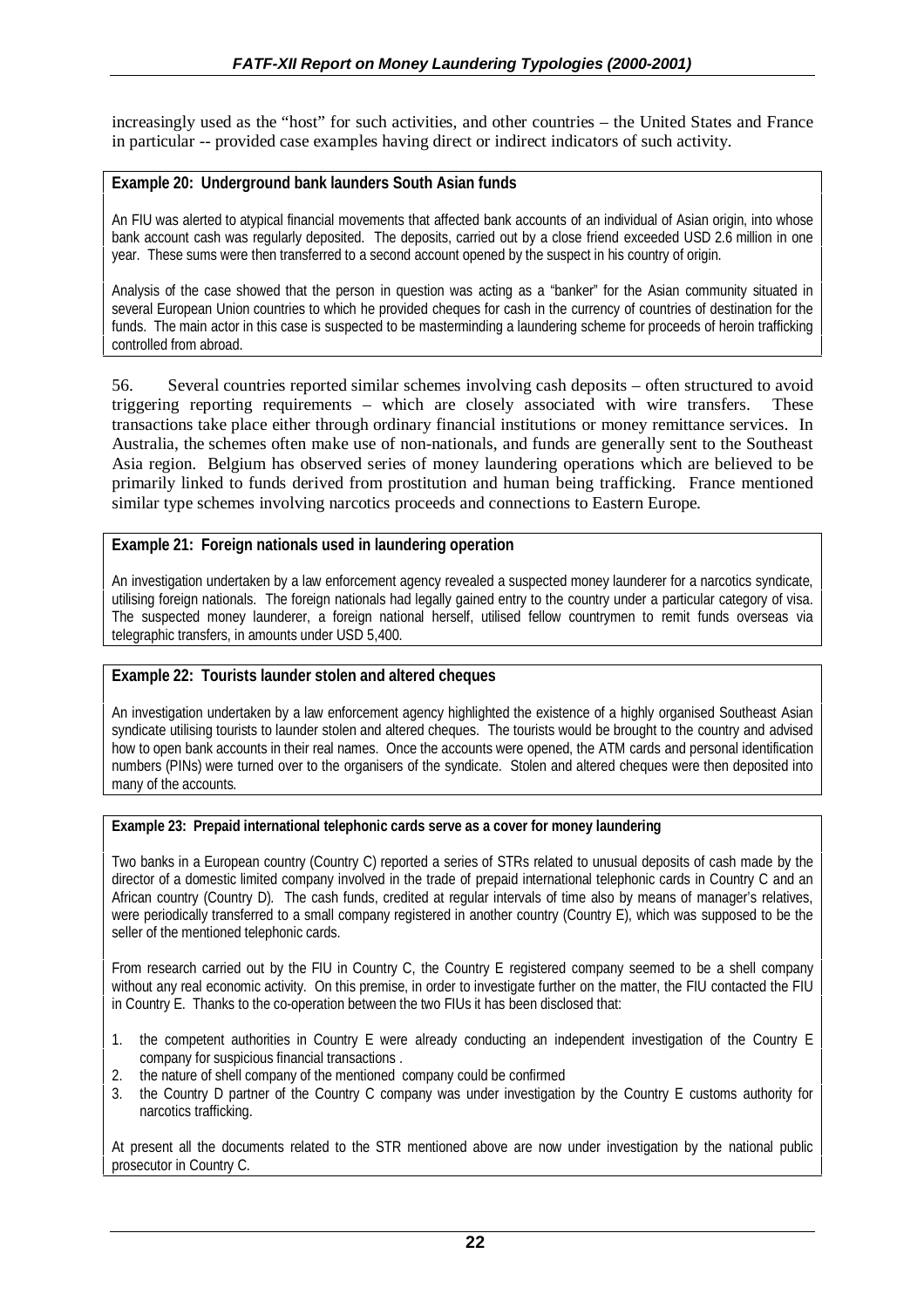57. Bureaux de change continue to be a preferred mechanism for the conversion of cash proceeds. Although Belgium described a decrease in the number of STRs from bureaux de change in which narcotics proceeds were involved, there was an increase in the number of transactions dealing with trafficking of goods and merchandise (particularly as related to stolen cars and smuggling in alcohol and tobacco). Canada, Spain and Finland also reported either high or increasing reporting of STRs involving bureaux de change.

58. Value Added Tax (VAT) "carousel" fraud, a criminal activity specific to the European Union, was discussed in the typologies report for last year's exercise. This type of fraud works by means of a series of invoice manipulations that exploit the differences in VAT rates among the EU member countries and the exemption that allows businesses in one EU country to import goods legally from another EU member country without reporting the VAT. The over and under invoicing schemes used for VAT carousel fraud are very similar to techniques used in money laundering operations. There is a difference, however, in that the VAT carousel fraud is designed to avoid payment of VAT, whereas laundering through invoice manipulation is generally done in such a way that appropriate taxes and duties are paid at each step of the process (so as not to attract attention to the underlying laundering operation). Several FATF members reported that this type of fraud continues to occur and may in some cases be confused with laundering operations.

59. Traditional casino gambling has been confirmed as being a well used channel for money laundering in some FATF jurisdictions. Among others, Belgium made an observation in this respect on the basis of the implementation of a better detection method for this type of laundering since 1999, and Italy sees a certain amount of its traditional organised crime involved in such activity. The United States has detected the use of non-bank financial institutions in laundering operations involving gambling. In such schemes, funds are cashed out by the suspected launderer or moved to other accounts with little or no associated gaming activity. Other variations of this type of operation include cases where an initial deposit by wire or bank cheque are made. Then the funds are moved by wire to another account or stored temporarily in a safe deposit box at the casino before being cashed out.

60. Some of the money laundering techniques mentioned by the experts were characterised as relatively unsophisticated, such as currency smuggling or purchasing assets and property directly with criminal proceeds. Hong Kong, China, reported a scheme whereby launderers take advantage of the vicinity of three separate administrative regions<sup>19</sup> to move funds out of reach of the jurisdiction in which the funds were generated. This scheme was then combined with more complicated procedures using trade activities to repatriate the funds. In Italy, a recent scheme was uncovered in which a member of an organised crime group invested criminal proceeds directly into real estate purchases under the names of family members and other trusted persons in a vain attempt to avoid seizure under anti-mafia statutes.

61. The experts also discussed the use of leasing by launderers as a possible means of obtaining use of high value items (expensive cars, homes, etc.) without having to fear eventual loss to confiscation or seizure should their operations be discovered by authorities. It may also be used as directly for money laundering purposes. This practice was detected by accident when it was found in one jurisdiction that a leasing company had been receiving payments for the lease of a high-value car in cash which ultimately turned out to be the direct proceeds of criminal activity. In another case, a launderer paid a year's lease for a house in cash and then cancelled the lease the next day. The launderer received a reimbursement for the lease by means of a cheque from the leasing agency.

62. Investment in corporate vehicles is a technique cited by some of the experts as another means of laundering. In the US, there has been a noted increase in the use of shell or holding companies – that is, companies that engage in no apparent business activity and serve only as a conduit for funds or securities – in laundering operations. These formations have been indicated by STRs that reveal

<sup>19</sup> 19 The Hong Kong and Macau Special Administrative Regions and the People's Republic of China.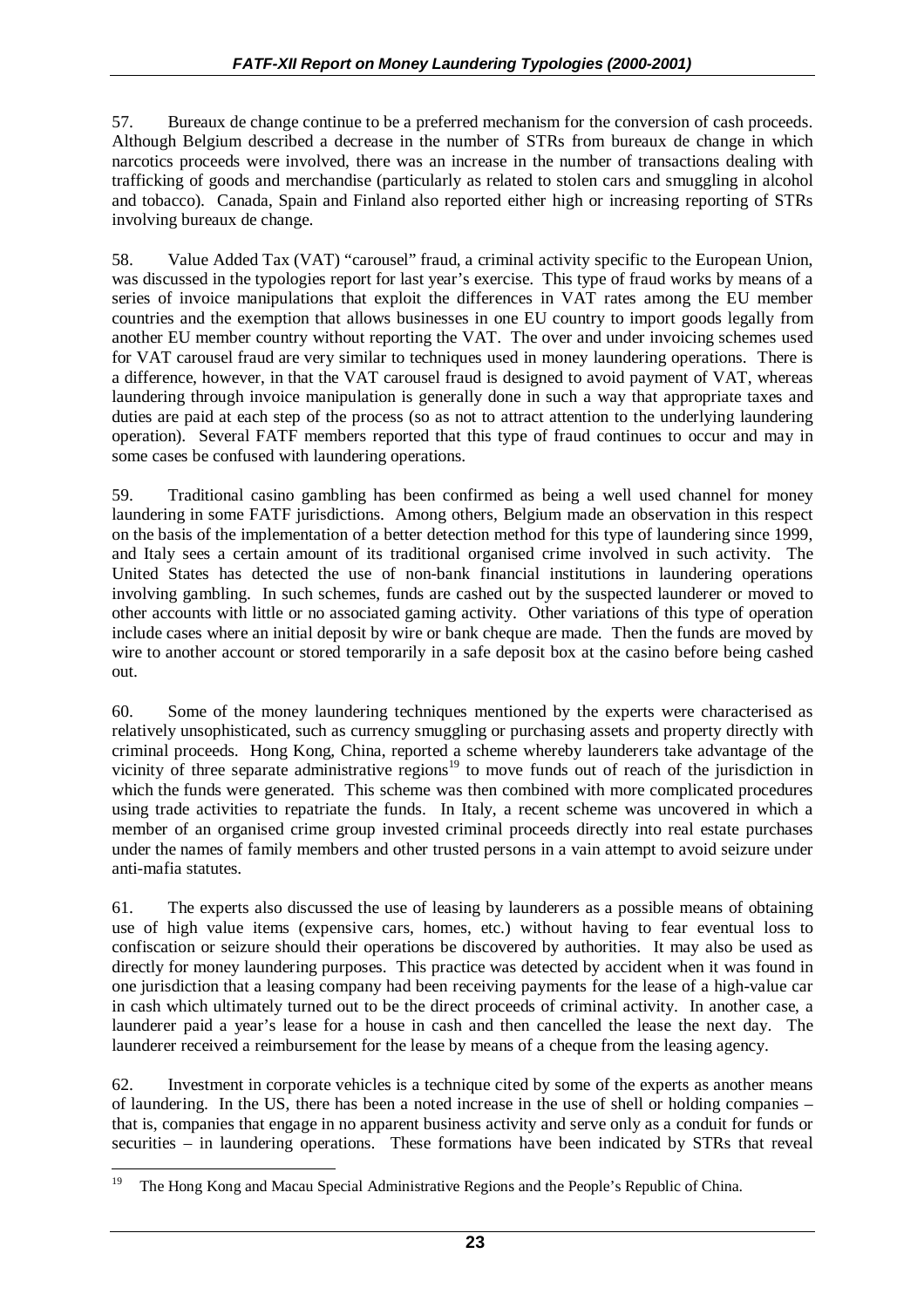complex activity, often involving foreign transactors in certain non-cooperative countries and territories. The complexity of the activity refers to the routing (originator, beneficiary, or intermediary institutions) and / or the lack of logic for the geographic extent of the scheme. Suspicious wire transfers totalling more than USD 500 million have been associated with such activity.

63. One FATF member has indicated that certain investment opportunities – specifically in endowment policies –may also have been used in money laundering. Endowment policies are typically long running investments linked to stock market performance, which pay out a lump sum after a number of years – usually 10, 15, or 25. The policy is usually supported by a monthly payment, although lump sum endowment policies are not unknown. Their potential use in money laundering concerns the secondary market in policies, which allows individuals to take over a policy (and upkeep costs) for an agreed price, with the eventual lump sum being paid to the new owner. In some cases the endowment policy records at the financial services provider will still show only the original owner, with the "new" purchaser only identified in management text.

64. As evidenced by US suspicious transaction reporting (and noted in last year's typologies exercise), there appears to be a continued trend in suspicious activity in which funds are wired to or through a US financial institution from a foreign source and then withdrawn in cash in a third country using ATMs. The STRs indicate such ATM withdrawals as taking place in several Latin American countries. The wire transfers that start the cycle originate primarily in Europe. Amounts up to several hundred thousand US dollars have been withdrawn using this method.

## (iii) Counter-measures (new or modified)

65. Since the last FATF typologies exercise, a number of FATF jurisdictions have taken steps to upgrade or reinforce their anti-money laundering regimes. Following the passage last year of Japan's new anti-money laundering legislation, a financial intelligence unit (JAFIO) became operational in February 2000. Canada has enacted significant legislation as well, which makes suspicious transaction reporting mandatory, creates a cross-border reporting requirement for the transport of funds and establishes the basis for a financial intelligence unit (FIU). The Canadian FIU (FINTRAC) came into existence in July 2000 and will become fully operational in late 2001 when it begins to receive STRs.

66. In Hong Kong, China, amendments to the anti-money laundering ordinance extended money laundering preventive measures to the bureau de change and money remittance sector. The new provisions require that these businesses register with the Hong Kong Police. A failure to do could lead to criminal penalties. These businesses must also identify customers, maintain records and report suspicious transactions. The government is in the course of introducing amendments to the Drug Trafficking (Recovery of Proceeds) Ordinance and the Organised and Serious Crimes Ordinance to include an increased penalty for money laundering (from 14 to 20 years), creation of a new money laundering offence with lower mental element (maximum 5 year penalty), and facilitated restraint of property.

67. Denmark has extended its list of predicate offences for money laundering to passive and active bribery and fraud committed against the European Union, and it continues to consider moving to an "all serious crimes" money laundering offence. Spain has extended anti-money laundering obligations to notaries and to real estate and mercantile registries. In Sweden, legislation has been modified to bring money transmitters under similar anti-money laundering obligations to those to which bureaux de change and other non-bank financial institutions are subject. Germany appears to have cleared the way for creating a national financial intelligence unit with the establishment of a central database for STRs and a lowering of the restriction for its joint police and customs anti-money laundering unit to co-operate with foreign administrative type FIUs.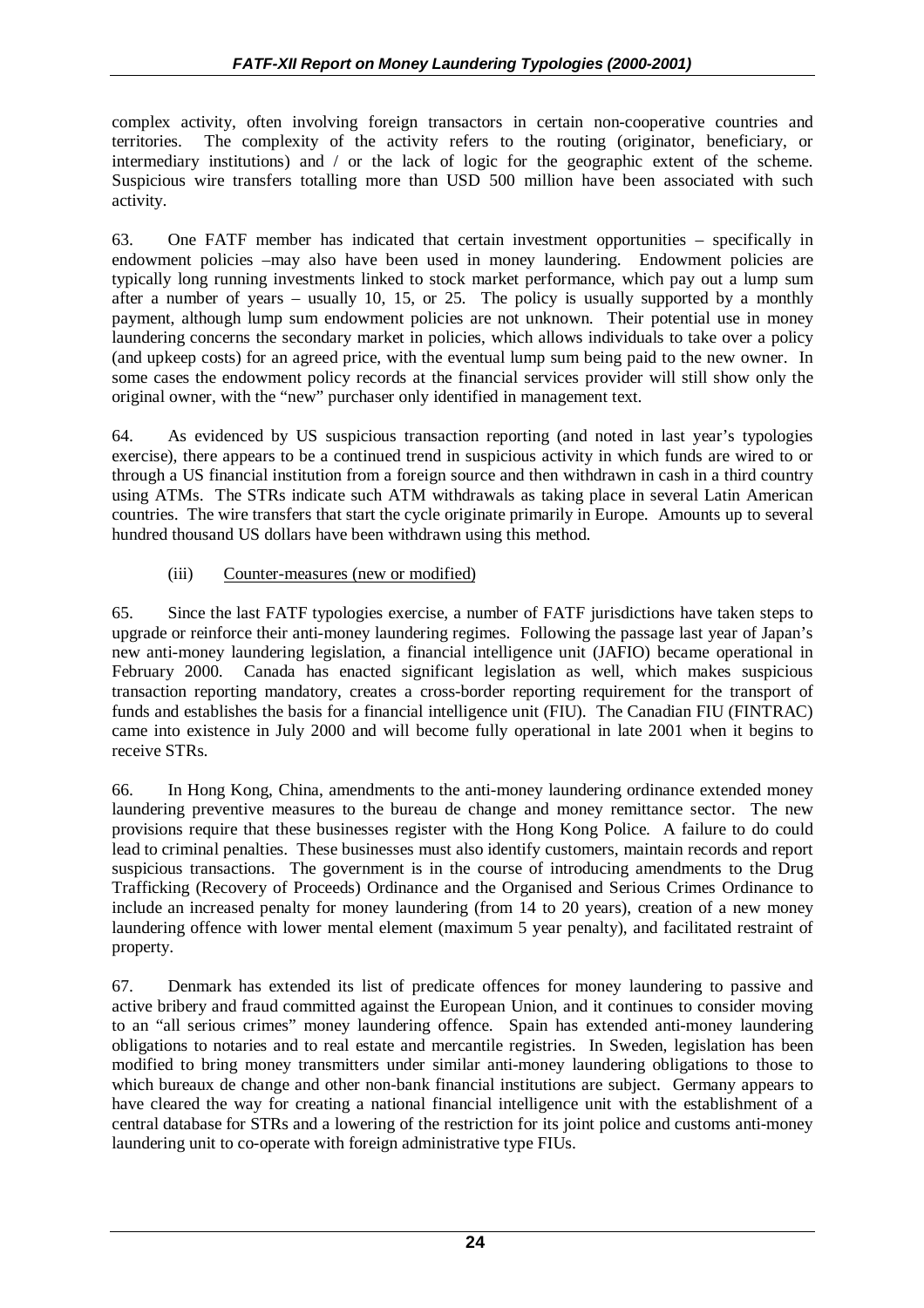#### (iv) Information specific to FATF-style regional bodies

68. The money laundering methods and trends described in the previous section are not limited to FATF member countries. The FATF experts therefore devoted a portion of the typologies meeting to examining the money laundering situation in other areas of the world. The FATF-style regional bodies provided a great deal of material in the form of case studies and other information to support this effort. Despite a significant number of representatives from the regional bodies, however, the participating countries were still too few to provide a complete picture of each region of the world. The information that follows should therefore be seen as a partial overview of the money laundering situation in these regions.

## *a. The Americas*

69. The CFATF is an FATF-style regional body with a membership made up of most of the countries of the Caribbean Basin. It holds regular typologies exercises of its own which usually focus on a single major money laundering issue. Recent work in this area has focused on free trade zones and their role in money laundering schemes, and an attempt was made to examine the connections between such locations and large scale alternative remittance systems, such as the "Black Market Peso Exchange<sup>"20</sup>. CFATF also is continuing its role of review of the anti-money laundering laws of its members to help ensure that they meet world-wide standards.

70. Until this year, the CFATF was the only FATF-style regional body within the Americas region. In December 2000, the countries of South America met in Cartagena, Colombia, to sign a memorandum of understanding that would bring the Financial Action Task Force for South America  $(GAFISUD<sup>21</sup>)$ . GAFISUD's functions will be similar to the other regional bodies, that is, to assist and monitor its members' implementation of anti-money laundering laws and regulations.

71. Narcotics trafficking is the key source of funds laundered in many of the countries of this region; however, there is also a substantial amount of laundering that may be derived from other types of criminal activity. Some of the money laundering methods found in the region, according to the experts, include the structuring of cash deposits into financial institutions, the use of International Business Companies set up in certain jurisdictions, wire transfers, and alternative remittance systems. Cash proceeds play a significant role in certain stages of the money laundering schemes found in this region.

## *b. Africa and the Middle East*

72. In previous years, up to date information for these two regions was difficult to obtain. With the establishment of the Eastern and Southern Africa Anti-Money Laundering Group (ESAAMLG) and the just created Intergovernmental Task Force against Money Laundering in Africa (GIAB $A^{22}$ ), two new FATF-style regional bodies, more information about money laundering methods and trends in this area of the world is becoming available. Few of the jurisdictions have yet been able to implement comprehensive anti-money laundering laws, and many of factors are present that could be exploited for laundering purposes. Indeed, experts from the region and others familiar with it advised that there is an interconnection between Africa and the rest of the world with regard to money laundering by describing a few recent cases. In one apparent money laundering operation, high-value automobiles stolen in Japan found their way to Africa by way of the Middle East. In another scheme, wire transfers from a post office in Paris were sent to various villages in western Africa where the inhabitants are not even able to read.

 $20$ *<sup>20</sup>* See *FATF-XI Report on Money Laundering Typologies, 1999-2000*, for a comparison between this system and other major alternative remittance systems. <sup>21</sup> *Grupo de Acción Financiera de Sur America contra el Lavado de Activos* <sup>22</sup> *Groupe intergouvernemental d'action contre le blanchiment de l'argent en Afrique*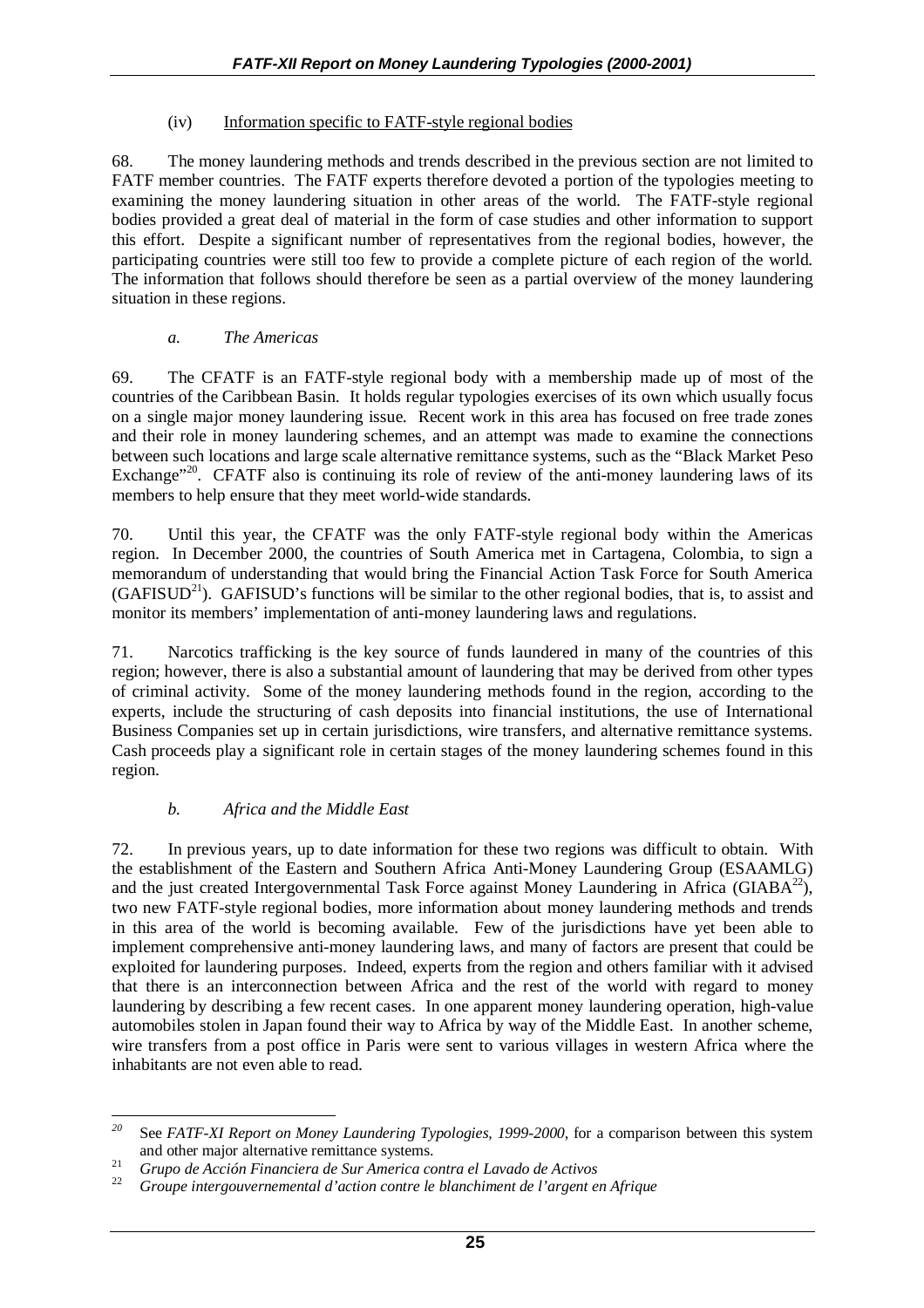73. According the ESAAMLG experts, a key element that might favour laundering in the region is the strong need for investment of capital from outside the region. Every investment dollar creates jobs; therefore, these countries are looking to attract as much investment as possible – even to the point of turning a blind eye to funds of questionable origin. There are many opportunities to invest in farms for tourism, for example. A lot of money can be placed in such operations, left there for a few years, and then taken away again with the sale of the property. Besides the need to establish antimoney laundering legal structures, there is also a need throughout most of Africa for technical assistance for investigators and additional resources to permit government authorities to verify the backgrounds of potential investors.

74. In western and central Africa, not only drugs but also corruption, various forms of fraud, and car theft are primary source of criminal funds that are laundered there. In addition to simply wiring the funds to other locations, laundering operations rely on alternative banking systems similar to the hawala and hundi system or on speculation operations involving commodities (coffee, for example). Some experts indicated that there continues to be laundering through alternative remittance systems between north-western Africa and south-western Europe as reported last year.

75. Information on laundering activity in the Middle East is very limited other than the few case examples that mention laundered funds or other assets transiting certain regional financial centres. It is hoped that, with the increasing awareness in this region of the problem of money laundering, more information on money laundering methods and trends will become available.

## *c. Asia / Pacific*

76. Information on the money laundering methods and trends in the Asia / Pacific region continues to improve. The Asia/Pacific Group on money laundering continues to hold annual typologies exercises specifically focusing on that region. The last meeting was held in Bangkok, Thailand, in March 2000, and was devoted to underground banking and the use of false identities in money laundering. A report containing a compilation and analysis of cases dealing with the Asian alternative remittance systems $^{23}$  was presented and discussed at that meeting.

77. The primary sources of criminal proceeds include trafficking in narcotics and in human beings, gambling, corruption, and organised crime activities. Alternative remittance systems are a key method for moving funds. However, because of the reliance on cash as the principal means of payment, there is also a certain amount of cash smuggling, as well as various schemes to place funds in directly in the banking system. In other countries of the region, there have also been more complex laundering schemes involving use of criminal proceeds as collateral for loans or justifying their origin as the return of share deposit money.

## *d. Europe*

78. Better information on the money laundering situation in non-members of FATF in Europe is becoming increasingly available perhaps due to the proximity of a large number of FATF members and the participation of both FATF and non-FATF countries in common European fora. The Central and Eastern European region continues to be cited as a significant source for what are believed to be criminal proceeds, as well as the criminals involved in what appear to be laundering schemes. Increasing co-operation between the financial intelligence units in FATF and non-FATF countries of the region is an important factor in better understanding the character and degree of the money laundering problem in Europe.

79. The Council of Europe PC-R-EV Committee continues both its work of evaluating the antimoney laundering systems of its 22 members and of conducting typologies studies. At the PC-R-EV

<sup>23</sup> Hawala and the Chinese / East Asian alternative remittance systems.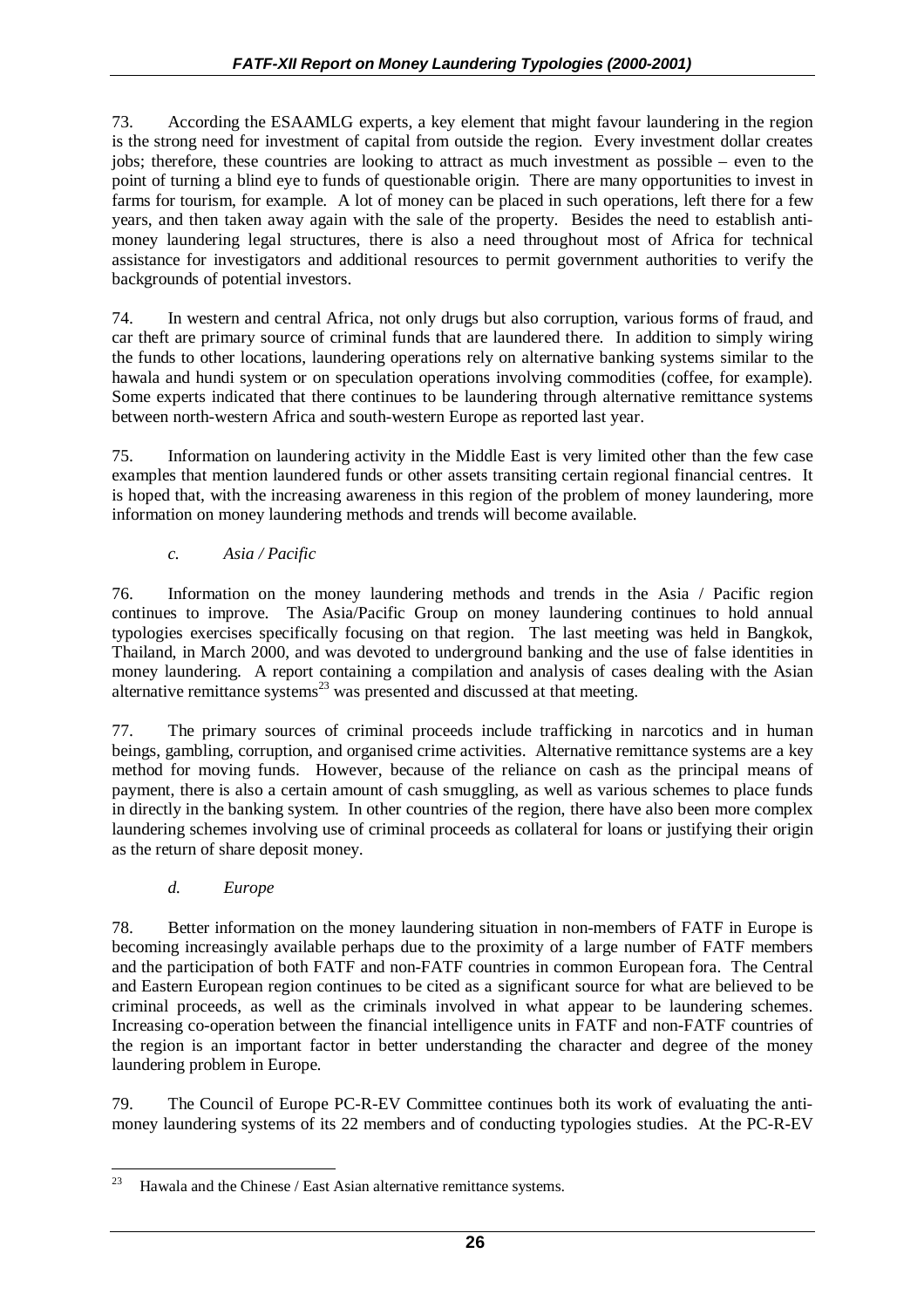typologies meeting in February 2000, the Committee looked at the links between organised crime in the region and money laundering operations.

80. The most common predicate offence for money laundering among these countries is fraud (i.e., the looting of government holdings or financial institutions in former Communist Bloc countries). To a large extent, cash proceeds of crime are deposited directly into bank accounts and then withdrawn from other institutions. There are also laundering schemes that have used false invoicing or transfer pricing. Fly-by-night companies are a problem in some jurisdictions as an element of laundering and fraud schemes. The rise of multiple organised crime groups as related to narcotics trafficking means that the generated proceeds are distributed more widely, thus they are more difficult to detect for law enforcement. Bureaux de change are increasingly found in laundering operations, and there is some concern about suspected collusion between such businesses and organised crime.

# **IV. CONCLUSION**

81. The year 2000 is now the fourth in which the FATF has focused discussions at its typologies meeting on a series of major money laundering issues. During the two-day meeting in Oslo, experts were invited to examine five areas of concern to law enforcement agents, regulatory officials and ultimately national policy makers. They were then asked to draw conclusions about these subjects that would also be included as part of their work.

82. The concerns raised during the FATF-XI typologies exercise regarding the possibility offered by the Internet for increased anonymity and geographic separation for a launderer – but without clear indicators of criminal use – led to another, broader examination of the subject this year. Further consideration of these factors has reinforced the perception that the areas of customer identification, know your customer policies and jurisdictional issues must be addressed again with the increasing usage of on-line banking. The role of the Internet itself, especially in respect to other web-based laundering schemes, also became clearer through this year's work. One key aspect for dealing with potential misuse of the system identified in this year's exercise is to focus on ensuring that connections can be traced using records that may be – and in many cases already are – maintained by the Internet computer servers. The rapid increase in Internet use means that development of appropriate policies cannot be delayed.

83. Despite their legitimate use and very long tradition in many jurisdictions, trusts, along with various forms of corporate entities, are increasingly perceived as an important element of large-scale or complex money laundering schemes. The FATF experts looked at this issue by briefly examining the nature of the trust as a legal relationship, its uses and the variety of its forms. It became clear from this examination that the concern for anti-money laundering authorities is the seemingly impenetrable anonymity which a trust may provide to the true owner or beneficiary. This anonymity is enhanced by the fact that documentation of trusts is not public information. Certain types of trust are more often misused than others (the blind or black hole trust and the asset protection trust) and may therefore warrant specific action to prohibit their use. Other possible solutions range from establishing a strict regulatory regime for trust formation agents (i.e., subject them to licensing, customer identification, record keeping and reporting requirements) to imposing some sort of public or semi-public registration requirement.

84. Lawyers, notaries, accountants and other non-financial professionals often play the role of "gatekeepers", that is, through their specialised expertise they are able to create the corporate vehicles, trusts, and other legal arrangements that facilitate money laundering. Professional confidentiality, which has traditionally applied to the relationship between the lawyer and the client for advocacy purposes, now is often extended to other non-advocacy "gatekeeper" functions. This makes the use of such professionals attractive to those individuals wishing to hide assets or launder money. One